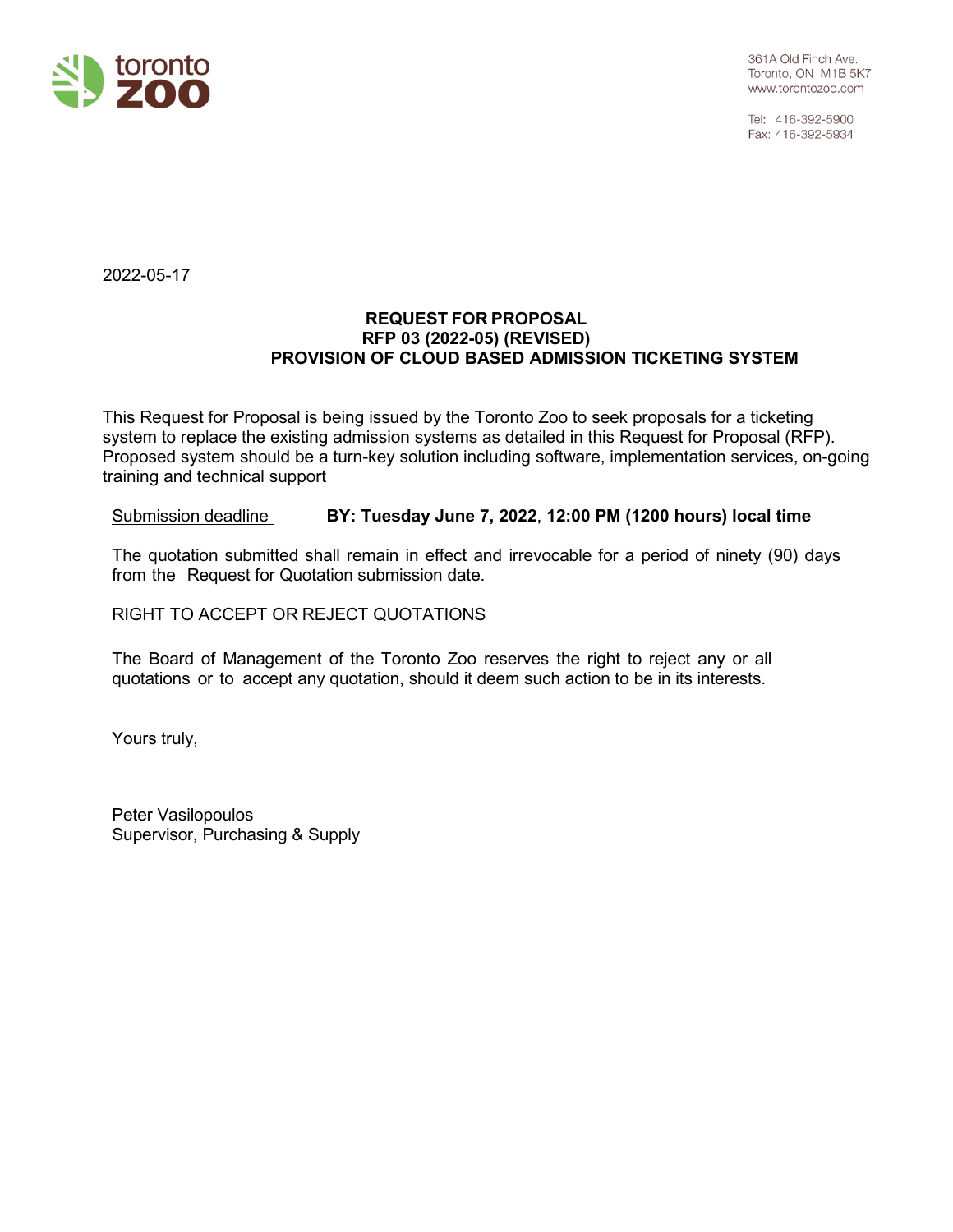## **TABLE OF CONTENTS**

| <b>SECTION</b>    | <b>SECTION DESCRIPTION</b>                                                | PAGE (S)       |
|-------------------|---------------------------------------------------------------------------|----------------|
| <b>RFP LETTER</b> | <b>Invitation Letter</b>                                                  | 1              |
| <b>T.O.C.</b>     | Table of Contents                                                         | $\overline{2}$ |
| 1.0               | <b>Instructions</b>                                                       | 3              |
| 2.0               | <b>Definitions</b>                                                        | 5              |
| 3.0               | Introduction and Background                                               | 6              |
| 4.0               | <b>Schedule of Events</b>                                                 | 12             |
| 5.0               | <b>Proposal Submission Format</b>                                         | 12             |
| 6.0               | <b>Proposal Evaluation Criteria</b>                                       | 13             |
| 7.0               | Negotiation                                                               | 15             |
| 8.0               | <b>Terms &amp; Conditions</b>                                             | 16             |
| 9.0               | <b>Submission Form</b>                                                    | 19             |
|                   | <b>Submission label</b>                                                   | 21             |
|                   | Notice of Bid                                                             | 21             |
| <b>APPENDIX A</b> | <b>SCHEDULE OF PRICES</b>                                                 | 22             |
| <b>APPENDIX B</b> | <b>REFERENCES</b>                                                         | 24             |
| <b>APPENDIX C</b> | <b>ACCESSIBILITY FOR ONTARIANS WITH DISABILITIES</b><br><b>ACT (AODA)</b> | 25             |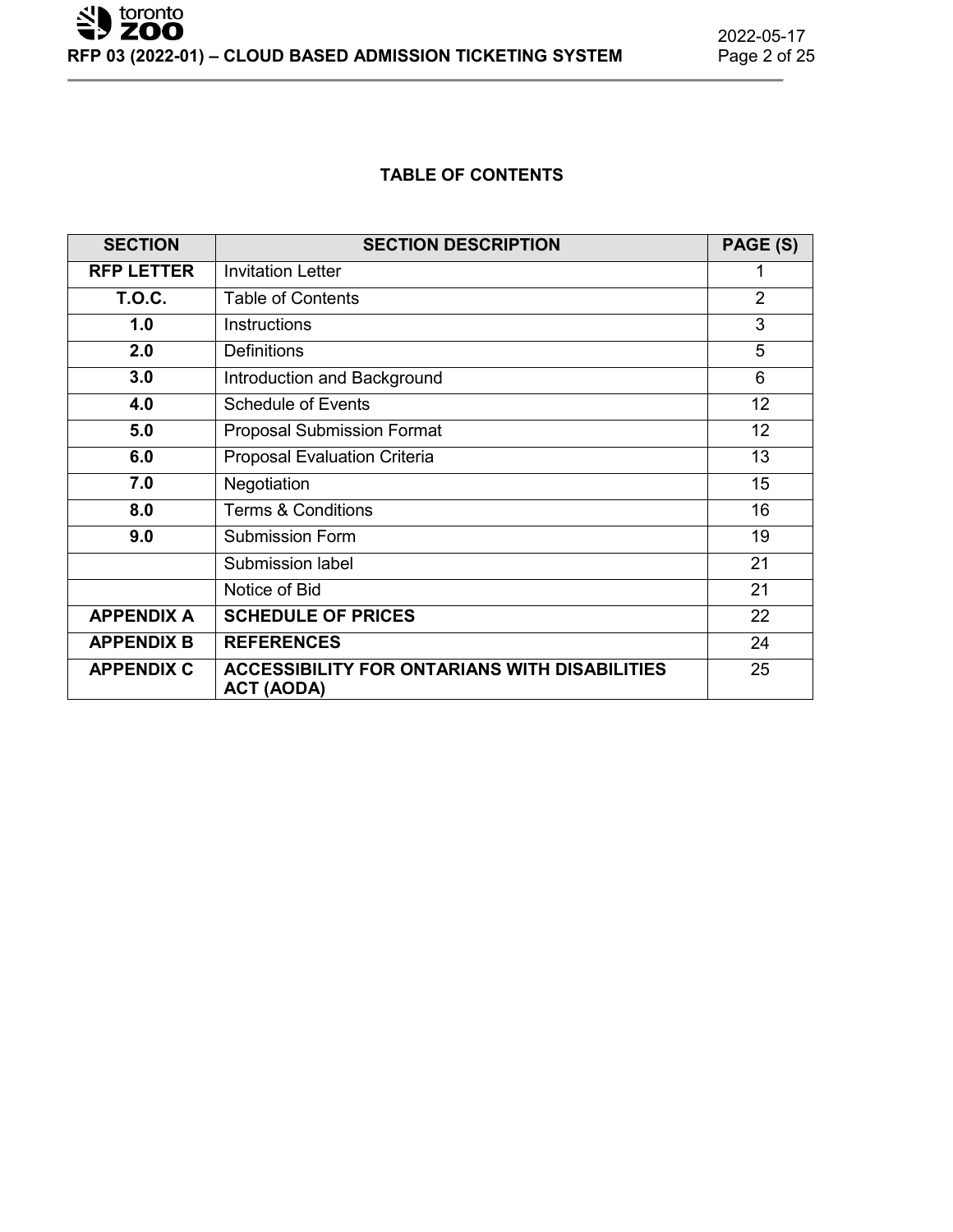#### **1.0 INSTRUCTIONS**

- **1.1** Ensure that you have received all **27** pages of the RFP package.
- **1.2** Complete ALL FORMS in section 9.0 and return by due date and time received on or before **Tuesday June 7, 2022**, **12:00 PM (1200 hours) local time** or your Quotation will not be considered. Include signed copies of any addenda with your Quotation package.
- **1.3** Submission Temporary process In view of the current situation with COVID 19 and to limit personal interaction, on an temporary basis submissions for this Request for Proposal can be submitted electronically by email in a PDF file, prior to the submission deadline to the following email address

## [purchasing@torontozoo.ca](mailto:purchasing@torontozoo.ca)

and note the following:

- a. Subject of the file to be: RFP# Title of RFP Vendor name.
- b. Complete and submit the separate Schedule 1 and Product Hosting Type and Compatibility.
- c. Amendments to a Proposal may be submitted via the same methods, at any time prior to the Closing Time.
- d. It is the Supplier's sole responsibility to ensure its Bid is received by the Submission Deadline in accordance with the requirements of this RFP. The receipt of Bids can be delayed due to a number of factors including "internet traffic", file transfer size and transmission speed. The Supplier should allow sufficient time to download, complete and upload, as applicable, the submission forms comprising its Bid and any attachments.

A Bid will only be considered to be submitted once it has been received by the Toronto Zoo. The time of such receipt is reflected by the time received stamped by the Toronto Zoo's email application

- **1.4** If the Toronto Zoo determines that an amendment is required to this RFP, the Toronto Zoo representative will issue by email or post a written addendum on the Toronto Zoo Website that will form part of this RFP. No amendment of any kind to the RFP is effective unless it is provided by email or posted in a formal written addendum on the Toronto Zoo website. Upon submitting a Proposal, Proponents will be deemed to have received notice of all addenda and acknowledged on the submission form.
- **1.5** Proposals must not be submitted by facsimile or email.
- **1.6** Unless otherwise indicated herein, the prices stated are payable in Canadian Funds.
- **1.7** Show itemized cost of HST if applicable.
- **1.8** Use the attached submission label, when you submit your response in a sealed envelope or package and deliver to the Toronto Zoo **(Not applicable).**
- **1.9** Prices shall remain in effect for a period of ninety (90) days from the RFP due date.
- **1.10** For any questions concerning the contract terms and conditions of this RFP, please contact:

Peter Vasilopoulos Supervisor, Purchasing & Supply Tel: 416-392-5916 Fax: 416-392-6711 E-mail: [pvasilopoulos@torontozoo.ca](mailto:pvasilopoulos@torontozoo.ca)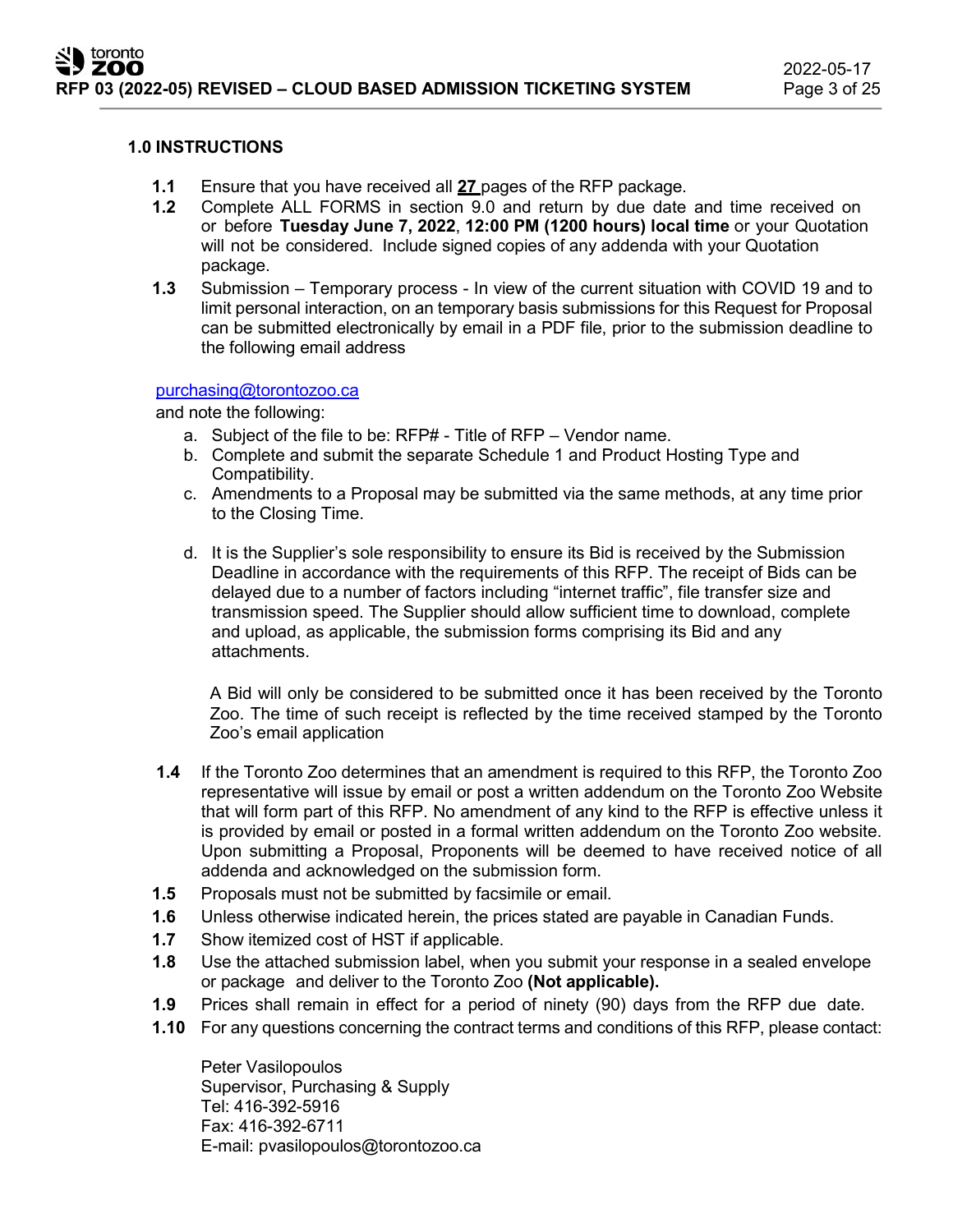#### **2.0 DEFINITIONS**

- 2.1 The following definitions will apply to this Request for Proposal and to any subsequent Contract:
- 2.1.1 "**Board**" means the Board of Management of the Toronto Zoo;
- 2.1.2 **"CEO"** means the Chief Executive Officer of the Toronto Zoo;
- 2.1.3 "**Consultant**" means the person, partnership or corporation contracting with the Board to provide the required Services;
- 2.1.4 "**Contract**" means acceptance by the Toronto Zoo (by way of written acknowledgement, Agreement, Contract or Purchase Order) to furnish Services for money or other considerations;
- 2.1.5 "**Contract Price**" means the price payable under the contract to the Consultant, being the Proposal Price eventually accepted by the Board of Directors of the Toronto Zoo subject to any changes pursuant to the Contract Requirements;
- 2.1.6 **"Proponent"** means an individual or company that submits or intends to submit, a proposal in response to this Request for Proposal;
- 2.1.7 "**Proposal Price**", "Contract" and "Contract Documents" have the meanings set out therefore in clauses contained in these documents;
- 2.1.8 **Request for Proposal (RFP)"** means the RFP document in its entirety, inclusive of any addenda that may be issued by the Toronto Zoo;
- 2.1.9 "**Services" or "Work**" means everything that is necessary to be performed, furnished delivered by the Consultant to meet the Consultant's obligation under this Contract;
- 2.1.10 **"Successful Proponent**" means the same as **"Consultant"**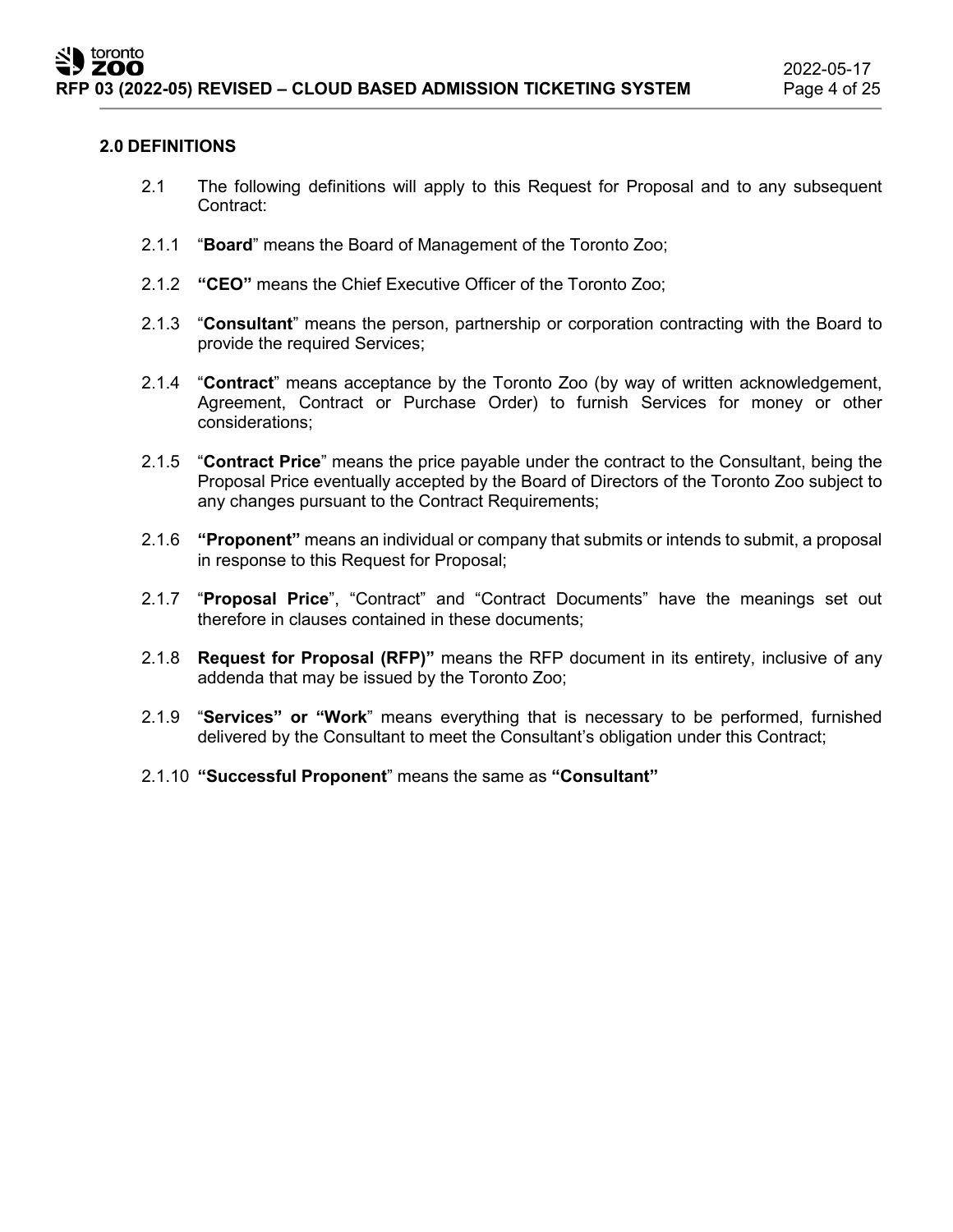## **3.0 INTRODUCTION AND GENERAL REQUIREMENTS**

#### 3.1 **Introduction**

The Toronto Zoo intends to replace the existing ticketing and access control systems with an off-the shelf software package. The proposed system should be a turn-key solution including software, implementation services, and provide on-going training and technical support.

The system selected must provide an integrated solution to replace current e-commerce and onsite sales platforms that are selling admission, parking, events, group tickets, rides, rentals, experiences and donations at point of purchase. An access control system will be required to verify validity of all admission tickets and memberships on entry to the Zoo.

## 3.2 **Project Objectives**

The major business objectives of the selected ticketing system include:

- 1. Provide an integrated solution for Toronto Zoo admission from point of sale to access control. Point of sale locations will include e-commerce, onsite at ticket booths and in the future at selfserve kiosks.
- 2. Partner with Digonex to provide dynamic pricing solution.
- 3. Integrate with membership database to provide real-time member data to access control system for verification and admittance. Integration with member database will be required to facilitate member discount offerings.
- 4. Facilitate the sale of parking at all point of sale channels with verification and redemption of parking in current parking management system to permit parking egress.
- 5. Manage group and event ticketing including booking, confirmation, admittance and invoicing.
- 6. Facilitate integration with the Toronto Zoo's budgeting and financial reporting system.
- 7. Provide flexible and comprehensive reporting and data analytic tools.

#### 3.3 **Core Business Requirements**

The Functional Requirements defined in Appendix A contain the core business requirements of the Toronto Zoo desired ticketing system.

The Fundamental Business Requirement will be used in the evaluation of this RFP:

- The software is pre-built and tested in the marketplace; this is not a request for software development
- The solution (software, associated implementation, consulting, and support staff) must be delivered as a single proposal. Identify all sub-contractors if required.
- A number of Integration<sup>s</sup> will be required. Integration into other applications and systems ie.
	- o Precise park parking system
	- o Dynamic pricing System
	- o CRM/ERP
	- o GP 365
	- o BI reporting tools
- The Proponent must have Canadian, Local Government, experience with at least (3) similar implementations in operation. The proponent should understand and have experience in Local Government. All project implementation and training staff must have knowledge of Canadian Local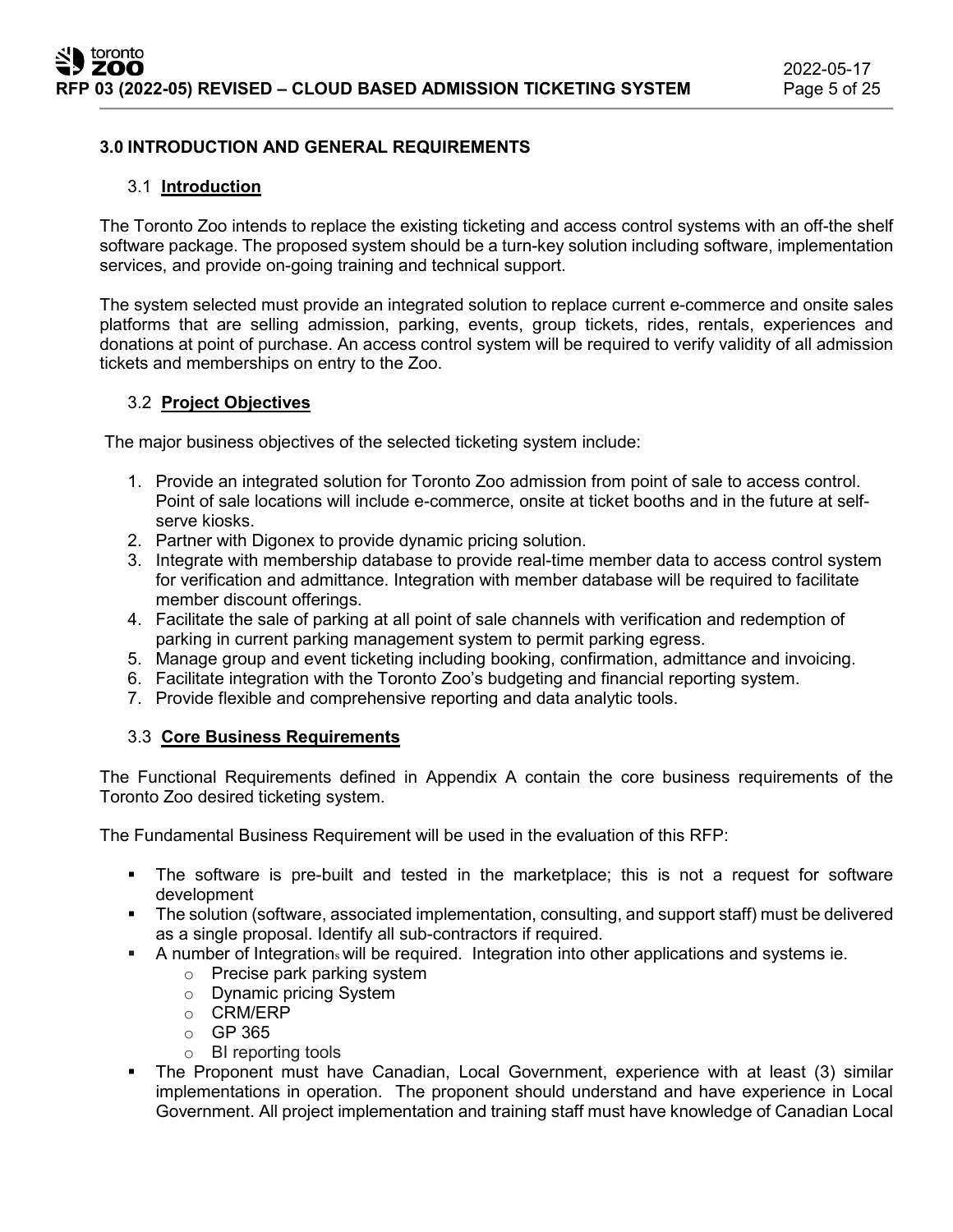Government practice and be able to add value, based on experience, during the implementation process.

- Limit customizations to hold down implementation costs, to support standardization of business practices, and to preserve the ability to upgrade to new versions as they are released.
- The software must be designed such that any solution customization is independent of the core software, in such a way that future enhancements and upgrades can be implemented without reimplementing and/or re-testing customized components.
- The solution is cost-effective.

## 3.4 **Current Computing Environment**

Toronto Zoo currently has the following major systems/applications:

- Sage FR100 -- Memberships and Donation System
- Microsoft Dynamics GP -- Integrated Financials **Moving to GP 365 Dynamics Q2 2022**
	- $\circ$  Financial System Microsoft Dynamics GP (general ledger, accounts receivable, purchasing/accounts payable)
	- o Inventory -- Microsoft Dynamics GP
	- o Fixed Asset -- Microsoft Dynamics GP
	- $\circ$  Service Management Microsoft Dynamics GP
	- o Purchasing -- Microsoft Dynamics GP for purchasing
- Paramount Technology Workplace Requisition -- Purchase Requisition
- Microsoft RMS -- Retail Sales (Point of Sales)
- Volante -- Food Sales System (Point of Sales)
- ADMITS (Stream in Admission Technologies Admission system) Admission system, with an offsite on-line ticketing component
- CAMP BRAIN -- Registration off-site hosted application, with a corresponding on-site database
- **Precise Park Link -- Parking System**
- **ADP** -- Payroll System
- Toronto Zoo Web site containing forms (e.g. membership application forms)
- Chase Payment Tech

The integrations among these systems are limited. The Microsoft Dynamics GP is a set of integrated systems or modules. There are automated interfaces from ADMITS, ADP, Microsoft RMS Retail Sales and Volante Food Sales systems to the Microsoft Dynamics for sales summary GL transactions. The Workplace requisition is integrated to the Microsoft Dynamics purchasing. The POS systems also have interfaces to external credit card processing and gift card processing services, via the physical card reading devices. In all other instances, manual entries and reports or file transfers are used in lieu of integrations and interfaces.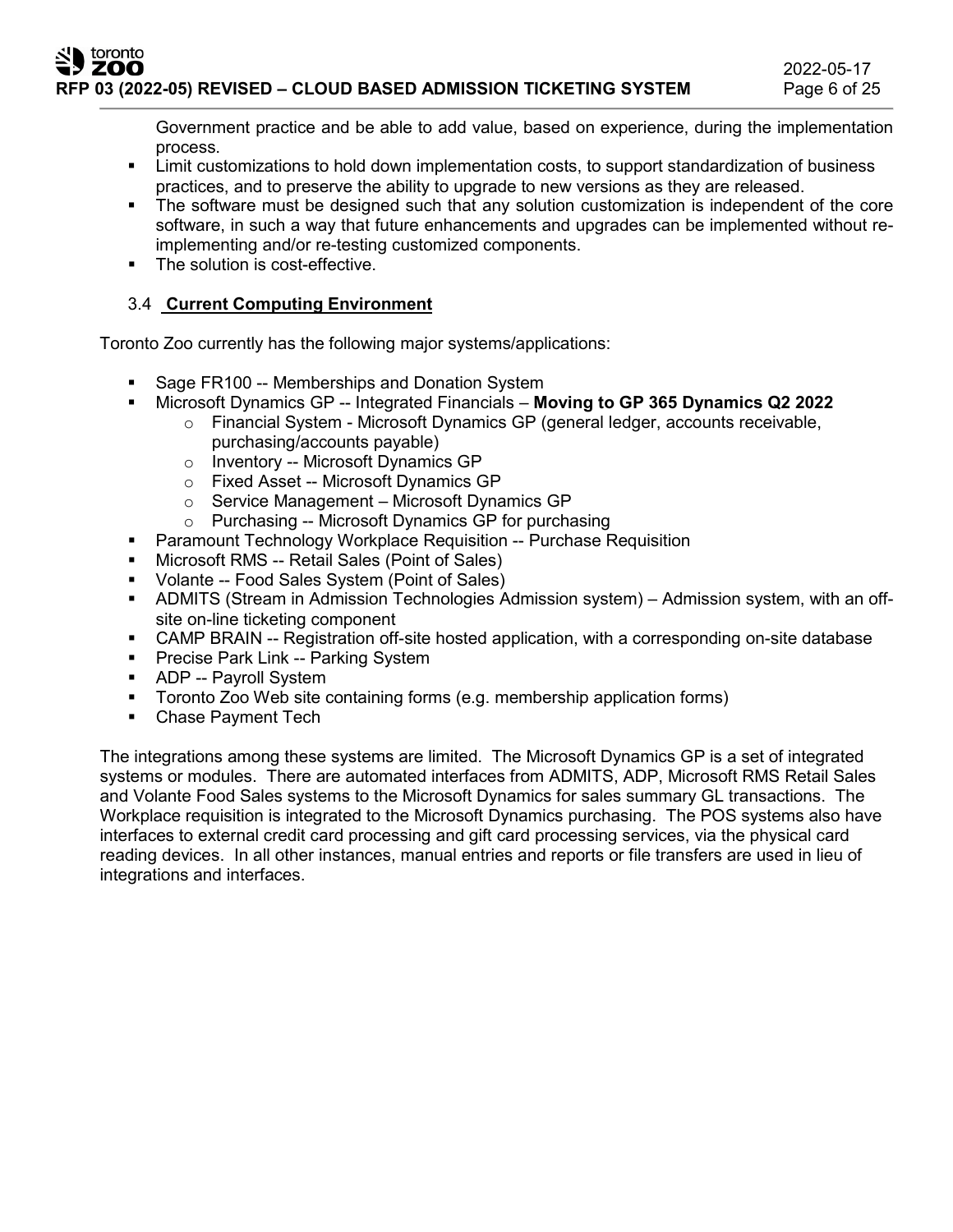The following diagram shows the overall application architecture:



**Toronto Zoo Application Architecture**

----- denotes manual entry or file transfer denotes automated interface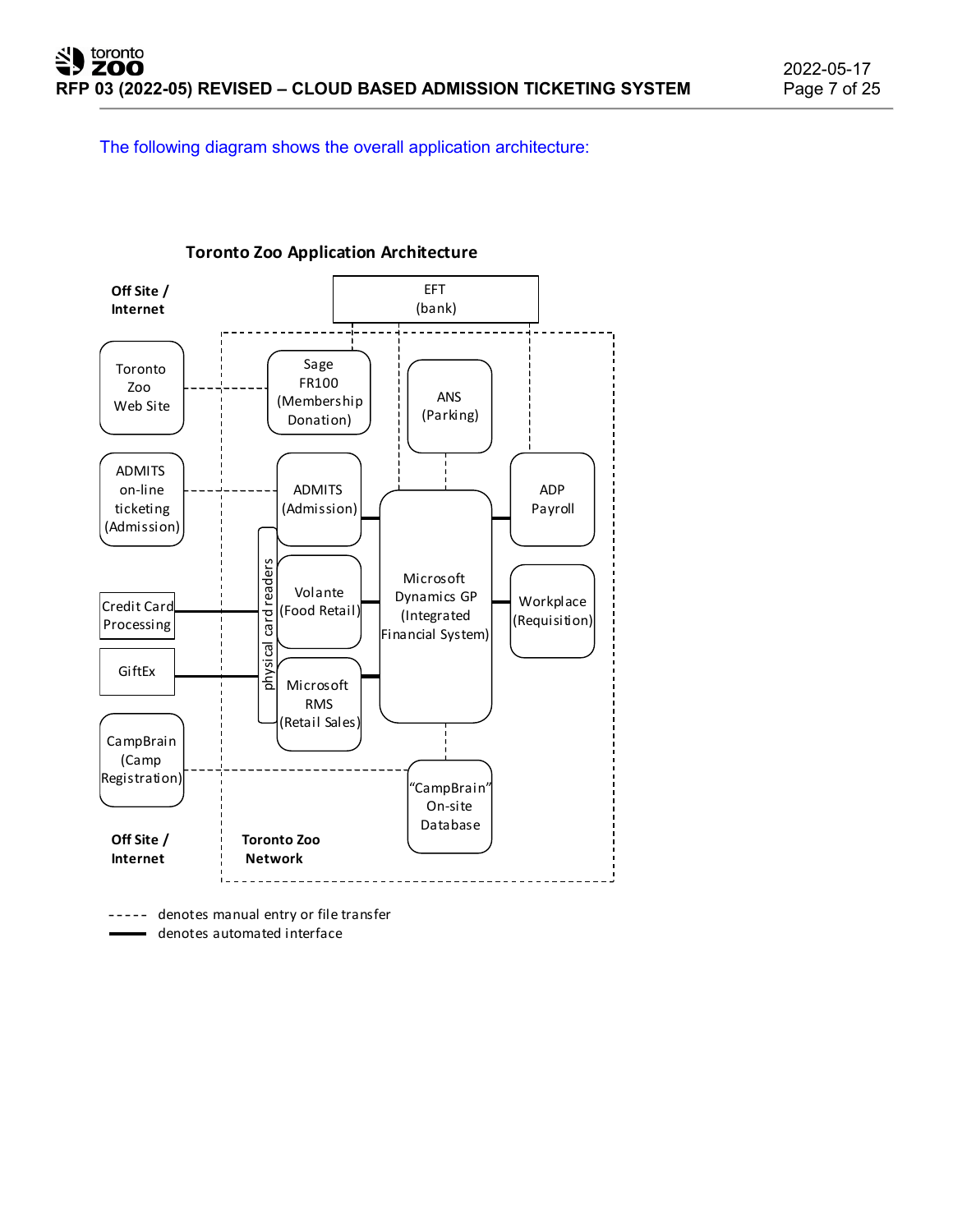## 3.5 **Current networking, Software and Hardware environment**

The proponent's proposal needs to comply with and operate within the Toronto Zoo's network and technology environment.

## **3.5. 1 Current Toronto Zoo Network Environment**

The Toronto Zoo's Current network environment may be summarized as: **Will be changed Q1 2022**

- The network is part of an overall City of Toronto internal WAN/LAN network with the WAN connected by fiber optics. The network is highly secured and in-bound traffic to this network is, for all practical purpose, prohibited. Remote access, where allowed, is by special arrangement only. Q1 2022 will see a Zoo managed network. (firewalls, routers, web traffic)
- The network software is a combination of both Cloud applications and in house servers
- **The network equipment, routers, and firewalls are predominately Cisco.**
- Q3 2022 will see Wi-Fi coverage at 70% of zoo grounds.
- The Toronto Zoo has "public access" applications on its Web site and on a hosted "CAMPBRAIN" On-line Camp Registration system.
- .

## **3.5.2 Software and Operating System Environment**

The Toronto Zoo's software and operating environment may be summarized as:

- Server operating system is Microsoft Server, with the most recent version being Server 2016
- Database Management System software is Microsoft SQL Server, with the most recent version being MS SQL 2008.
- Desktop operating system is predominately MS windows 10 moving to 11.
- **Office 365**
- **Crystal report writer**

#### **3.5.3 Hardware Environment**

#### Server

Currently, Toronto Zoo typically assigns specific Cloud (Azure) or Software as a service (SaaS) to each major system. It is expected that this practice will continue. Most applications are client server applications.

# Desktop and peripheral devices

## **Standard Workstation**

Computer: HP EliteDEsk Ultra-Slim Desktop, 16GB RAM, 512GB Hard Drive Monitor: 22" LCD XVGA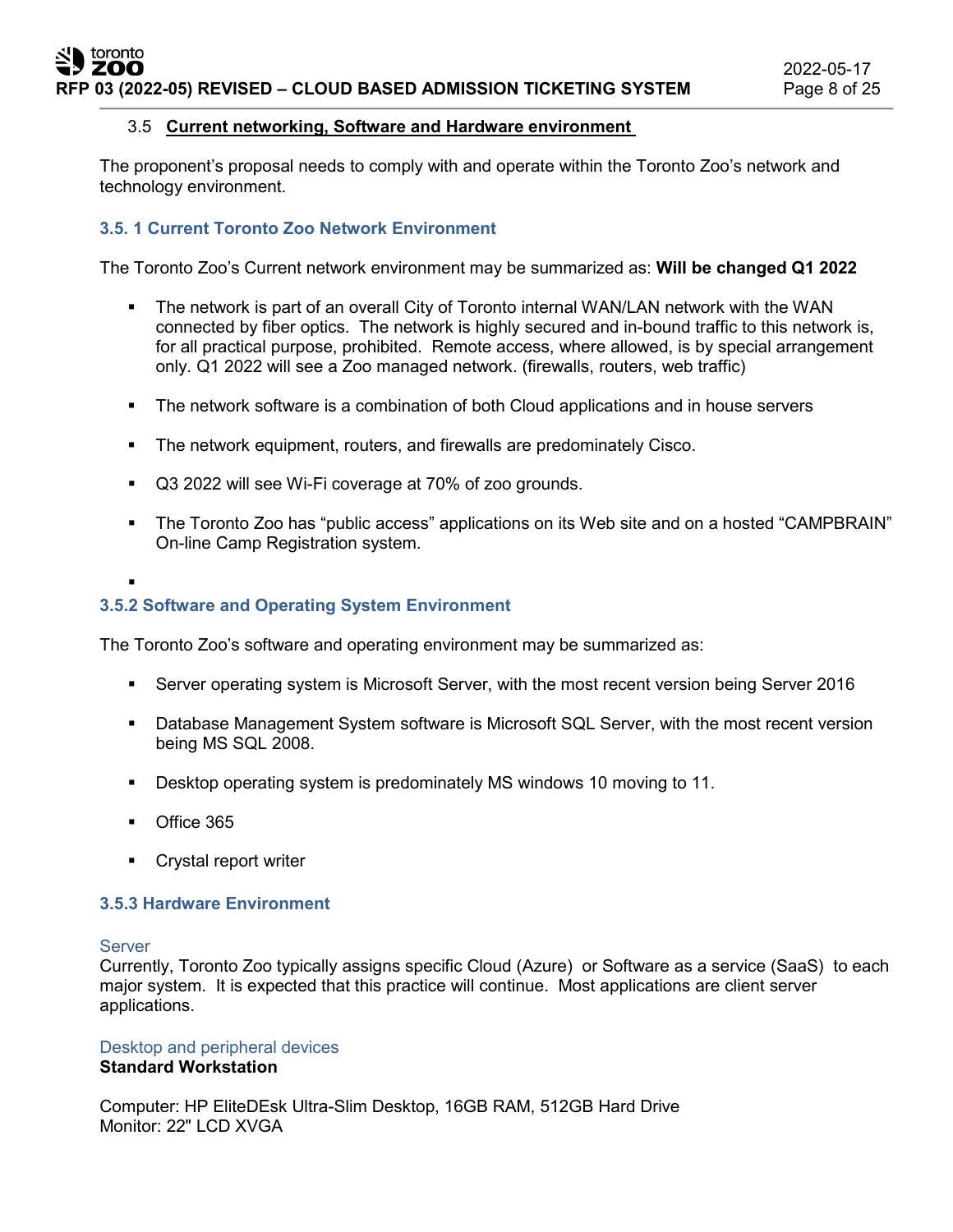2022-05-17

#### **POS Hardware: current but will all be changed with this RFP**

Computer: HP Compaq 8000 Elite Ultra-Slim Desktop, 4GB RAM, 240GB Hard Drive Keyboard: Cherry G80-8113LRBUS-0, USB Printer: Insight ITH280-USB-DG, Cash Drawer: Media Plus p/n 266-125203372-04, Monitor: Insight ELOE537168 Touch Screen, Scanner: Symbol - SBLLS9208-7NNK0100D, Pinpad: Ingenico 5310 - USB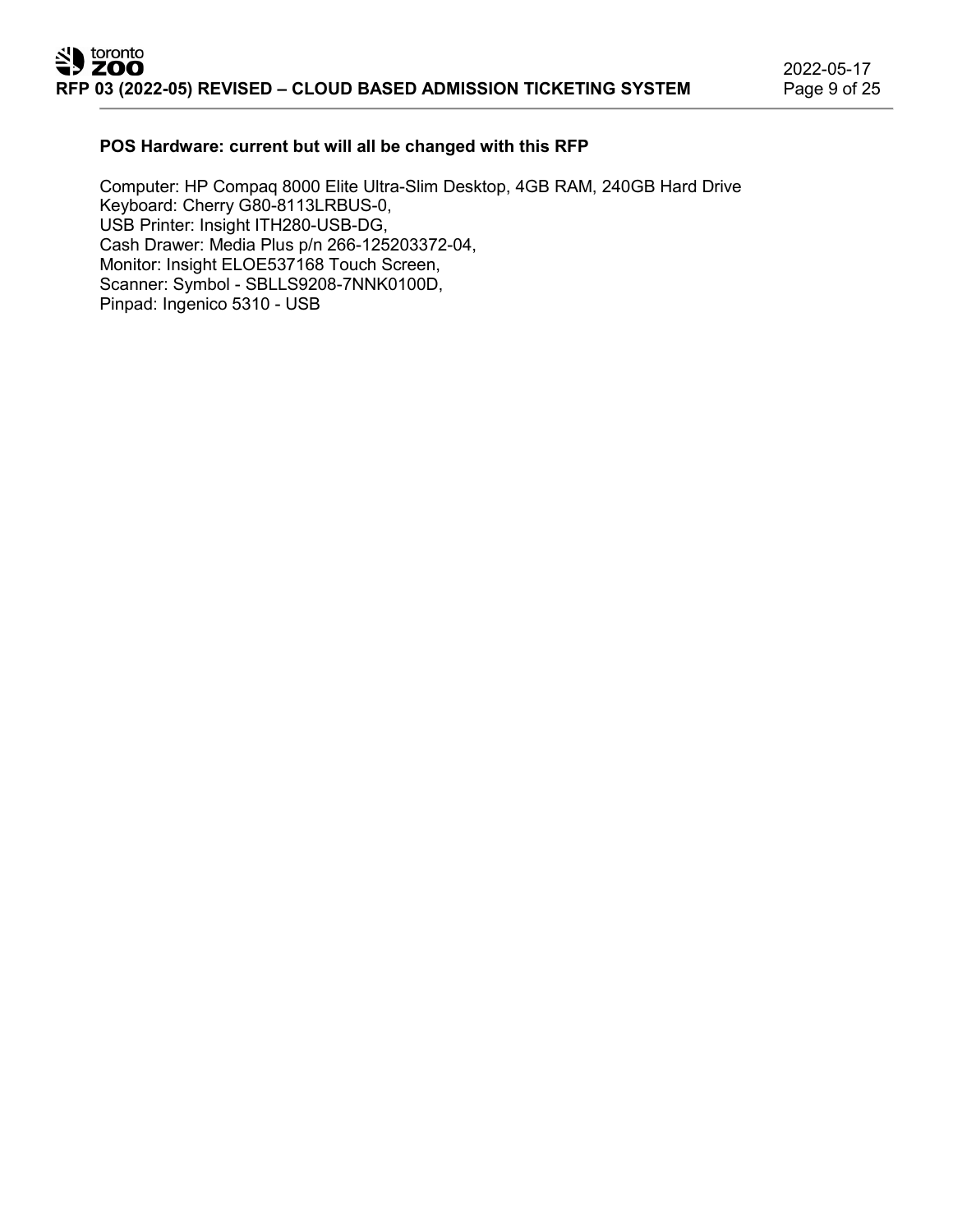#### 3.6 **Scope of Work**

The proposal is for an integrated ticketing and access control solution. The solutions must include software, all implementation services and on-going support.

The functions that comprise the base scope for the CRM system and are viewed as the top priority for inclusion in the system are as follows:

- 1. Discovery of current systems and environment
- 2. Admission Ticketing E-Commerce and POS
- 3. Dynamic Pricing
- 4. Access Control Management
- 5. Event and Group Booking
- 6. Ride and Rental Ticketing
- 7. Parking sales and integration
- 8. Gift Ticketing/Gift Card Management
- 9. Membership Integration
- 10. Reporting and Data Analytics
- 11. Integration into ERP system

To further assist the respondents in sizing the scope of the project, the following statistics are presented:

- Toronto Zoo Annual Attendance Budget 2022: 1,158,456
- Ridership (onsite rides): 300,000
- Number of Member households: 36,000
- **School Program/Booking Attendance: 100,000**
- **Number of Corporate Event Attendees: 15,000**

#### **3.6.1 Software Licensing Requirements:**

Phase 1 – Anticipated Go Live Date November 1, 2022

Numbers of concurrent users are as follows:

E-commerce site Administration Stations – 5 Admission POS – 10 Rides POS – 5 (may be self serve kiosks) Access Control Scanners – 10 Partnership & Events – 3 Finance – 1

Phase 2 – The current admission process and infrastructure will be undergoing a transformation with a new front entrance design within the next few years.

Numbers of concurrent users are as follows:

E-Commerce site Admin Stations – 5 Admission POS – 8 Self-Serve Kiosk – 4 Rides Self-Serve Kiosk - 5 Access Control Gates/Scanning – 10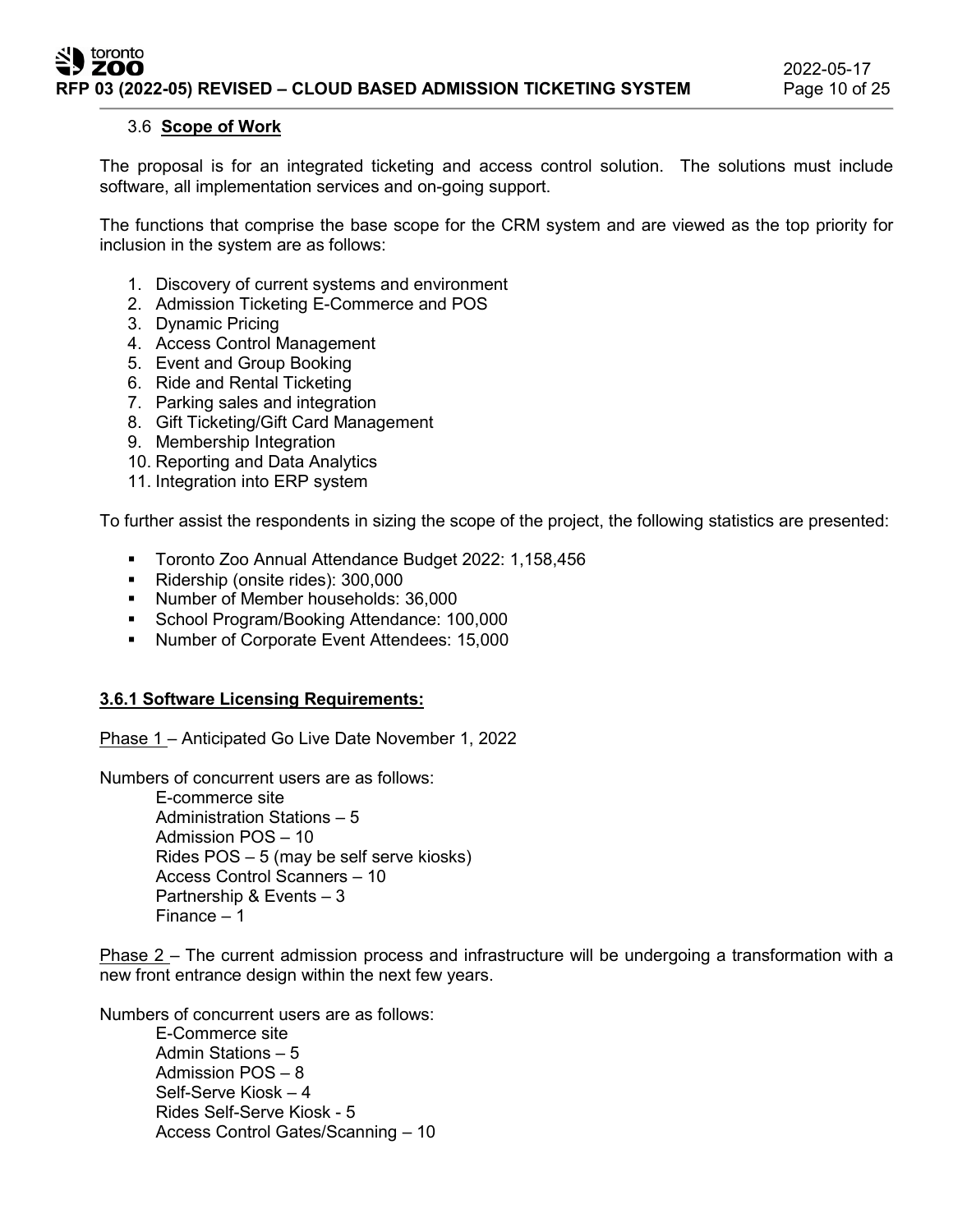Partnership & Events – 3 Finance – 1

Proponents must identify how the software licensing and pricing are formulated for Phase 1 and Phase 2 operations as outlined.

## **4.0 SCHEDULE OF EVENTS**

The following is a tentative schedule for the Recruitment process. The final schedule will be developed jointly with the successful proponent in the first week of project execution:

| <b>Tasks</b>                       | Date                     |
|------------------------------------|--------------------------|
| <b>RFP Released</b>                | 2022 - 05-17             |
| Last day for Proponent's Questions | 2022 - 05-25             |
| <b>Submission Due</b>              | 2022 - 06-07             |
| <b>Short List Contacted</b>        | Week of June 6th         |
| <b>Product Demonstration</b>       | Week of June 13th & 19th |
| <b>Contract Award</b>              | Week of June 27th        |
| <b>Implementation Start</b>        | 2022-07-01               |
| <b>Anticipated Go-Live</b>         | 2022-11-01               |

The RFP process and project will be governed according to the above schedule or other schedule provided by the Proponent and approved by the CEO of the Toronto Zoo. Although every attempt will be made to meet all dates listed, the Toronto Zoo reserves the right to modify any or all dates at its sole discretion. Appropriate notice of change will be provided, in writing, as soon as is feasible so that each Proponent will be given the same non-preferential treatment.

#### **5.0 PROPOSAL SUBMISSION FORMAT**

Evaluation of Proposals is facilitated when proponents respond in a similar manner. The following page format and sequence should be followed to provide consistency in the Proponent response and ensure each Proposal receives full consideration.

- 5.1 Title page, showing Request for Proposal number, Proponent's name.
- 5.2 The page letter of introduction, including duly executed proposal form, signed by the person or persons authorized to sign on behalf of and bind the Proponent to the statements made on the Proposal.
- 5.3 Table of Contents.
- 5.4 Executive summary of no more than two (2) pages that outlines the key components of proposal and solution.
- 5.5 Corporate Information including firm's financial strength and ownership structure.
- 5.6 Detailed experience, background and other similar project opportunities completed in the Not for Profit (NFP) market within the past five (5) years.
- 5.7 Detailed organizational chart and biographies of team lead and key members and their roles.
- 5.8 Provide a project timeline, outlining the number of months and specific milestones/phases, from inception of the assignment to offer date and your (and other applicable personnel) role (s) in each phase. This includes all assigned resources (account manager, project manager, technical, training and support resources, etc.)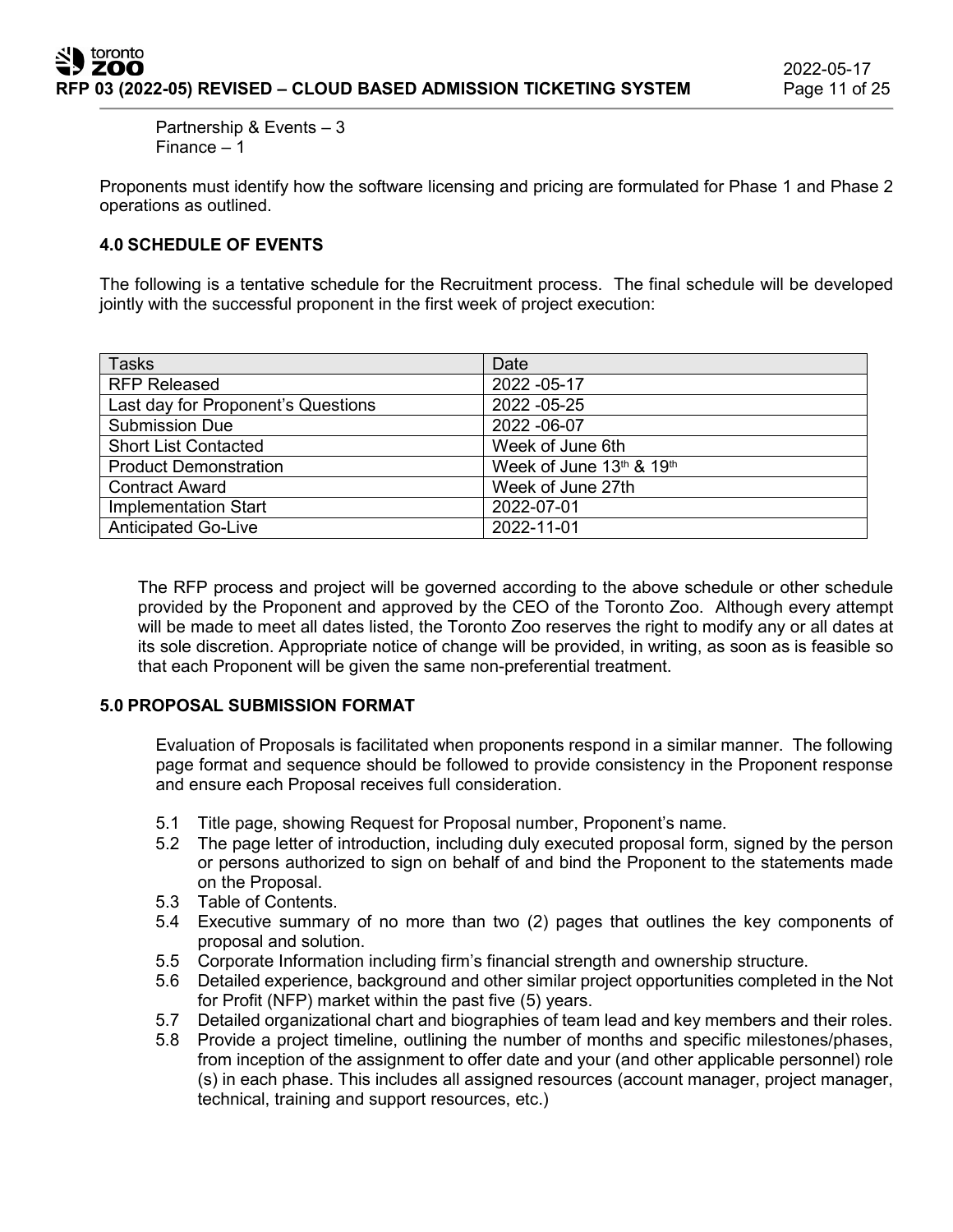- 5.9 Respondents are to provide an itemized listing of all fees and cost for this project with a stated total upset fee including all other costs, all disbursements, travel, office, overhead expenses, profit, all meetings, interviews and all other costs.
- 5.10 Identified conflict of interests in the event if the Proponent's representation of any of its clients could create a conflict of interest should the Proponent provide services to the Toronto Zoo.
- 5.11 Provide three (3) references including name, address contact person and telephone number from clients with similar projects as outlined in this RFP, do not list the Toronto Zoo as a reference.

## **6.0 PROPOSAL EVALUATION CRITERIA**

- 6.1 The Proponent is urged to ensure that its Proposal is submitted in the most favourable terms in order to reflect the best possible potential, since less than best potential could result in exclusion of the Proposal from further consideration.
- 6.2 The Agreement will not be awarded to the Proposal with the lowest cost, but rather, award shall be based on a combination of related expertise, prior project experience and price. Additionally, the Zoo may accept or reject any part of the Proponent's bid.
- 6.3 An Evaluation Team comprised of representatives designated by the Zoo will evaluate responses to the RFP.
- 6.4 There are three steps to the pre-defined evaluation process:
	- Step 1 Initial Review of Responses
	- Step 2 Evaluation of Submitted Proposals
	- Step 3 Evaluation of Presentations
- 6.5 Step 1 Initial Review of Responses

The Zoo will open only those Proposals received by the Proposal Deadline and time specified within this RFP. Immediately upon opening, the Zoo will review each Proposal for compliance with the instructions and conditions applicable to this RFP. The Zoo, at its option, may seek Proponent retraction and clarification of any discrepancy/contradiction found during its review of Proposals.

- 6.6 Step 2 Evaluation of Submitted Proposals
	- 6.6.1The Evaluation Team will evaluate each submitted Proposal, that has passed through Step 1, on criteria that will include, but not necessarily be limited to, the following:

| <b>Criteria</b>                                                                                                                                                                            | <b>Points</b><br>available to be<br>awarded |
|--------------------------------------------------------------------------------------------------------------------------------------------------------------------------------------------|---------------------------------------------|
| Company Profile and the proponent's demonstrated experience. Please<br>convey a list of governments or non-profit sectors currently using the<br>software.                                 | 10                                          |
| Team composition – a listing of personnel who be assigned to this project,<br>a brief description of each person's role, and whether any have recent<br>experience/expertise in this area. | 10                                          |
| The Proposal narrative should include how the                                                                                                                                              | 10                                          |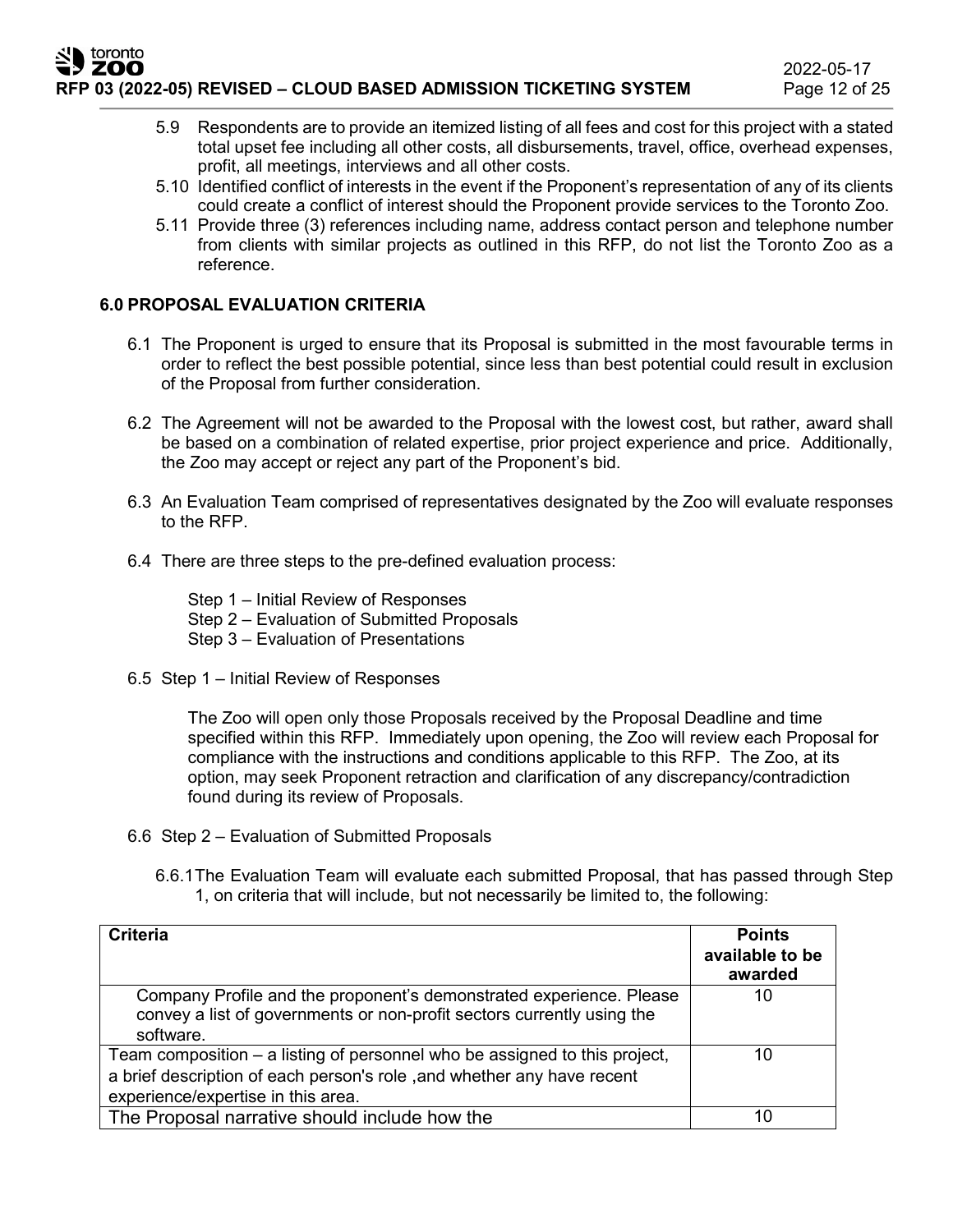## toronto zoo **RFP 03 (2022-05) REVISED – CLOUD BASED ADMISSION TICKETING SYSTEM** Page 13 of 25

| Proponent will complete the scope of Services, manage the Services,         |     |
|-----------------------------------------------------------------------------|-----|
| and accomplish the required objectives with the Toronto Zoos                |     |
| schedule. Proponents shall provide a schedule of activities and             |     |
| associated costs over the proposed period of the engagement                 |     |
| <b>Functional Requirements</b>                                              | 40  |
| TOTAL TECHNICAL EVALUATION CRITERIA                                         | 70  |
| <b>MINIMUM THRESHOLD - TECHNICAL (70%)</b>                                  | 49  |
| Section 3.0 scoring (30)                                                    | 30  |
| <b>TOTAL</b>                                                                | 100 |
| <b>Interview:</b> At the discretion of the Toronto Zoo, proponents who have |     |
| received a high ranking may be invited to an interview with the Evaluation  |     |
| Committee, the results of which will be used by the Committee as a          |     |
| mechanism to revisit, revise, confirm and finalize the score and select the |     |
| Preferred Proponent.                                                        |     |
| <b>Proponent's Demonstration</b>                                            | 50  |

## Pricing

Pricing is worth 30 points of the total score. Pricing will be scored based on a relative pricing formula of each Proponent. Each Proponent will receive a percentage of the total possible points allocated to price for the particular category it has submitted a Proposal for, which will be calculated in accordance with the following

- a. The lowest cost proposal receives 30 points.
- b. The remaining Proposals are assigned based on the following formula

Lowest cost proposal ÷ Proponent's Price x Weighting = Proponent's Pricing Points:

- 6.7 Toronto Zoo will rate proposals based on various factors including responsiveness to the requirements laid out in this RFP, cost and technical expertise of bidder and staff members, with relevant past experience and ability to complete the project within the required timeframe being a key element.
	- 6.7.1The Zoo may, at its discretion, eliminate a Proposal from further consideration if it deems the overall cost to be prohibitive.
	- 6.7.2A short-list of suitable Proponents may be established who may be invited to Step 3 to provide presentations related to their Proposal.
- 6.8 Step 3 Evaluation of Presentations (If Required)
	- 6.8.1Invited Proponent(s) shall provide presentations in support of their Proposals or to demonstrate or otherwise expand on the information contained therein.
	- 6.8.2The Proponent(s) shall ensure that the presentation is made by well versed staff with the authority to make decisions and commitments on behalf of the Proponent.
	- 6.8.3Any and all costs incurred by the Proponent in order to prepare for and attend the presentation and/or demonstration including transportation, food, lodging, etc. shall be borne entirely by the Proponent.
	- 6.8.4The final score is then calculated as illustrated in the following table: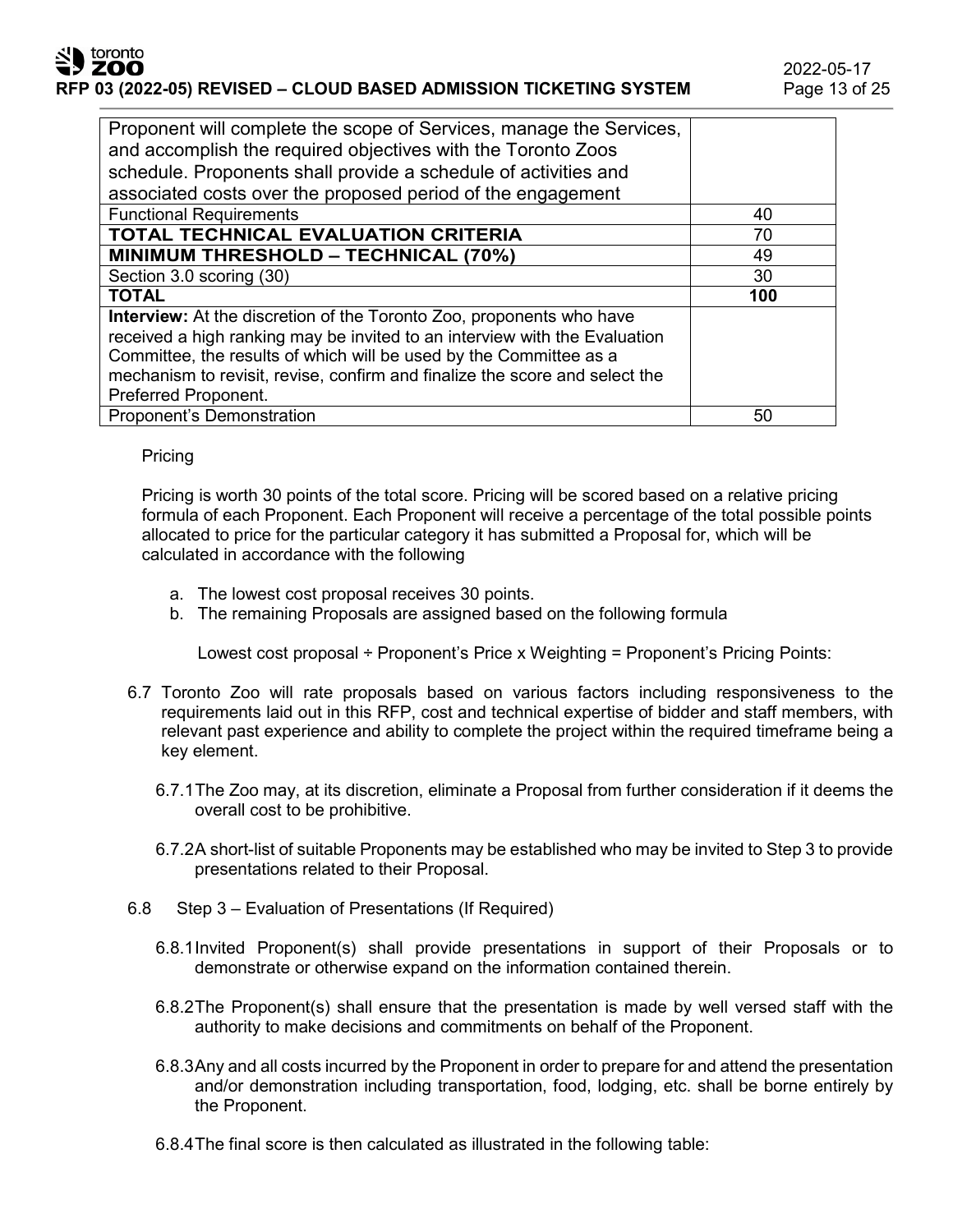| <b>Evaluation</b>                                 | <b>Score</b>             |  |
|---------------------------------------------------|--------------------------|--|
| Step 1 - Initial Review of Submitted Proposals    | Prerequisite             |  |
| Step 2 – Evaluation of Submitted Proposals        | Maximum 100              |  |
| Step 3 - Evaluation of Presentations (If          | (Maximum 50 If Required) |  |
| Required)                                         |                          |  |
|                                                   |                          |  |
| <b>Total</b><br>maximum<br>excluding<br>score     | 100                      |  |
| <b>Presentation</b>                               |                          |  |
| <b>Total maximum score including Presentation</b> | 150                      |  |

- 6.9 By responding to this Proposal, the Proponent agrees to accept the recommendation of the Evaluation Team as final.
- 6.10All Proposals shall be submitted by the Proponent on the understanding that the Proposals shall become the property of the Zoo.
- 6.11After the Toronto Zoo selects a Preferred Proponent or Preferred Proponents, then it may:
- 6.12Enter into a Contract with the Preferred Proponent;
	- a) or enter into discussions with the Preferred Proponent to attempt to finalize the terms of the Contract(s), including financial terms, and such discussions may include:
	- b) clarification of any outstanding issues arising from the Preferred Proponent's Proposal;
	- c) negotiation of amendments to the Preferred Proponent's price(s).

If at any time the Toronto Zoo reasonably forms the opinion that a mutually acceptable agreement is not likely to be reached within a reasonable time, give the Preferred Proponent(s) written notice to terminate discussions, in which event the Toronto Zoo may then either open discussions with another Proponent or terminate this RFP and reissue the RFP or obtain the Parking Equipment and Services in some other manner.

#### **7.0 NEGOTIATION**

Negotiation of Contract and Award If the Toronto Zoo selects a Preferred Proponent(s) then it may:

- a. The successful Proponent shall be retained through the issuance of a Purchase Order or a formal agreement in a form prescribed by the Toronto Zoo, which shall include the terms and conditions of this Request for Proposal.
- b. The award of any Agreement will be at the absolute discretion of the Toronto Zoo. The selection of the Preferred Proponent will not oblige the Toronto Zoo to negotiate or execute an Agreement with that Preferred Proponent.
- c. The Toronto Zoo shall have the right to negotiate on such matter(s) as it chooses with the Preferred Proponent without obligation to communicate, negotiate or review similar modifications with other Proponents. The Toronto Zoo shall incur no liability to any other Proponent as a result of such negotiation or alternative arrangements.
- d. During negotiations, the scope of the services may be refined, issues may be prioritized, responsibilities among the Proponent, all staff and sub-consultants provided by it and the Board may be settled and the issues concerning implementation may be clarified.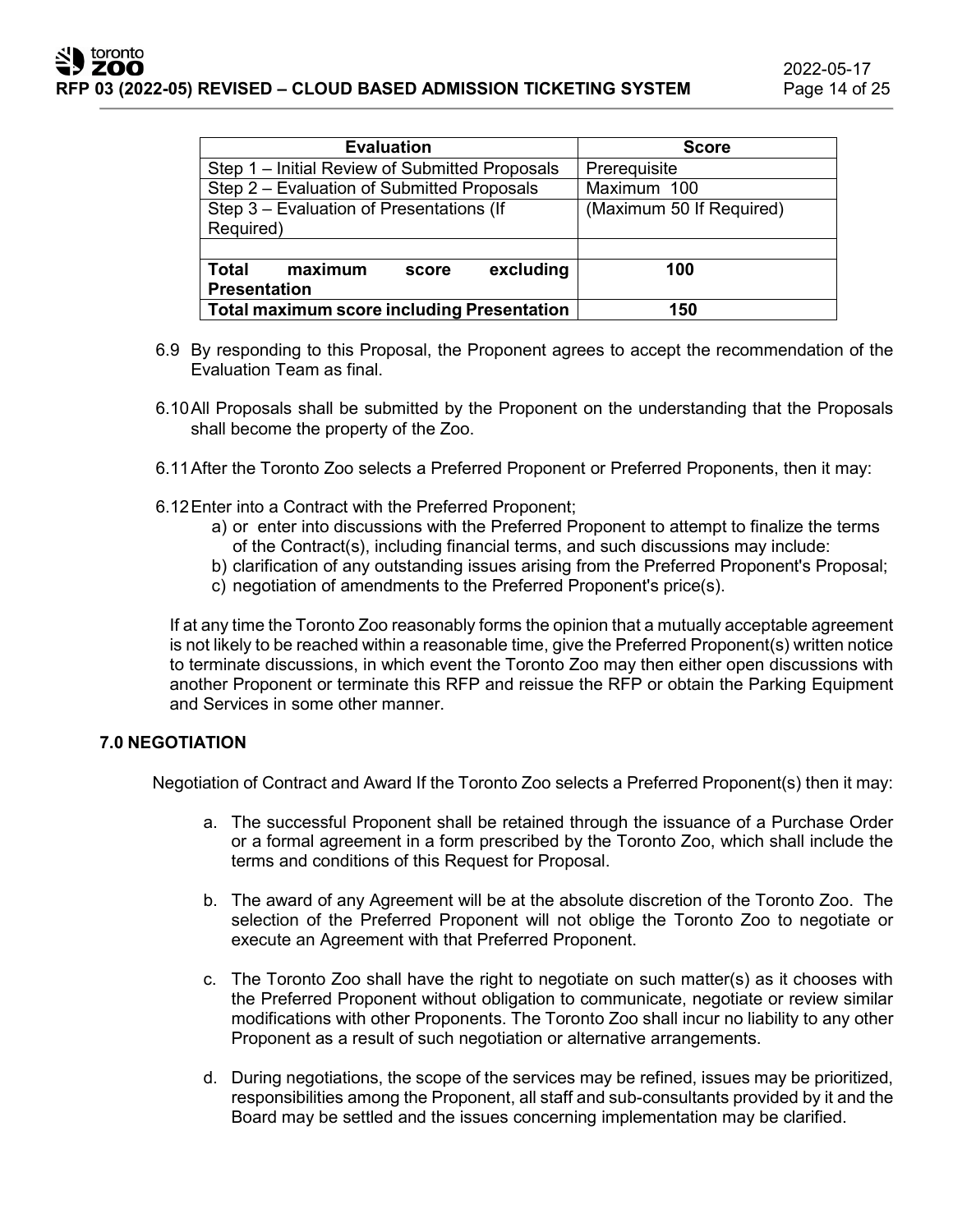# toronto **RFP 03 (2022-05) REVISED – CLOUD BASED ADMISSION TICKETING SYSTEM** Page 15 of 25

If any Agreement cannot be negotiated within thirty (30) business days of notification to the Preferred Proponent, the Toronto Zoo may, at its sole discretion, choose to continue negotiations for a period of time, terminate negotiations with that Proponent and negotiate an Agreement with another Proponent, abort the RFP process and not enter into any Agreement with any of the Proponents or obtain the Services in some other manner.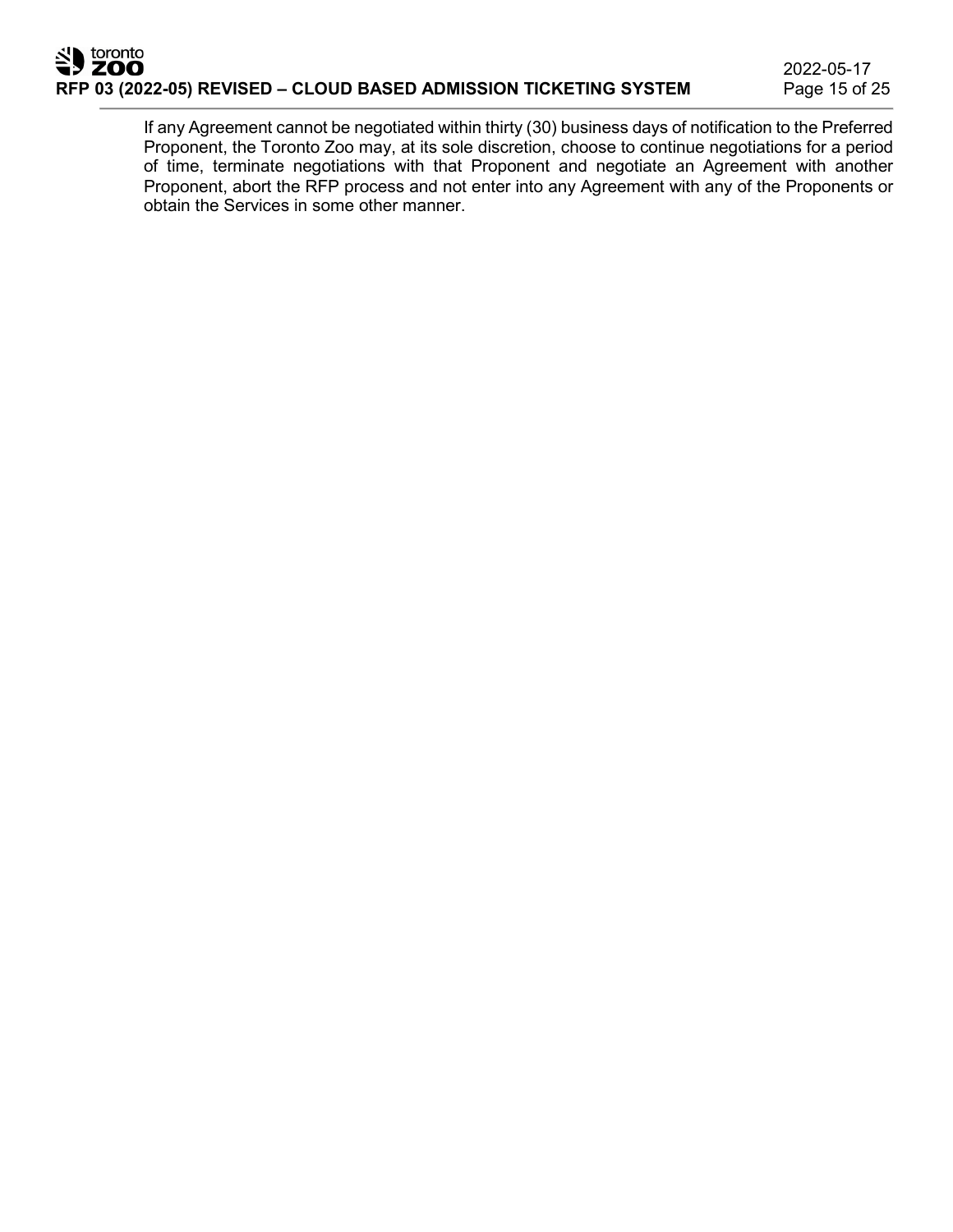#### **8.0 TERMS AND CONDITIONS**

- 8.1 **Vendor Assurance:** Unless otherwise stated, the goods, material, articles, equipment, work or services, specified or called for in or under this Quotation, shall be delivered or completely performed, as the case may be, by the Vendor as soon as possible and in any event within the period set out herein as the guaranteed period of delivery or completion.
- 8.2 **Time of the Essence:** For all requests made by the Toronto Zoo to the Contract, time is of the essence. The acceptance of a late performance, with or without objections or reservations by the Toronto Zoo, shall not waive the right to claim damages for such breach nor constitute a waiver of the requirement of timely performance of any obligation remaining to be performed.
- 8.3 **Invoicing:** Unless otherwise indicated herein, the prices stated are payable in Canadian Funds at the head office of the Board. Any Goods and Services Tax applicable shall be shown as a separate item. The Vendor's GST registration number must be indicated on the invoice. The Vendor shall clearly show any special charges such as packaging and freight as separate items on the invoice. Payments to non-resident Vendors may be subject to withholding taxes under the Income Tax Act (Canada). Unless a non-resident Vendor provides the Board with a letter from Revenue Canada, Taxation waiving the withholding requirements, the Board will withhold the taxes it determines are required under the Income Tax Act (Canada). All payments are subject to terms of Net 30 days from receipt of goods/services.
- 8.4 **Right to Cancel:** The Board shall have the right to cancel at any time this Quotation or any contract or any part of any contract resulting from this Quotation in respect of the goods, material, articles, equipment, work or services set out in this Quotation or any such contract or part of such contract, not delivered or performed at the time of such cancellation, and the Board will not be responsible to make any payments in respect of any such goods, materials, articles, equipment, work or services and shall not incur any liability whatsoever in respect thereto. In the event that the Vendor fails or neglects by any act or omission to comply with any of the conditions set our herein, this Quotation or any contract resulting from this Quotation may be unconditionally cancelled by the Board without notice to the Vendor.
- 8.5 **Official Agreement**: No verbal arrangement or agreement, relating to the goods, material, articles, equipment, work or services, specified or called for under this Quotation, will be considered binding, and every notice advice or other communication pertaining thereto, must be in writing and signed by a duly authorized person.
- 8.6 **Pricing** Prices offered are fixed for ninety (90) days.
- 8.7 **Worker's Rights**: The Vendor shall comply with the conditions of the Board relating to Worker's Rights, a copy of which is available on application to the Manager, Fair Wage and Labour Trades Office, City of Toronto, 18th Floor, West Tower, City Hall, Toronto, Ontario, M5H 2N2 or by phone at 416-392-7300.
- 8.8 **Indemnity:** The Vendor shall at all times well and truly save, defend, keep harmless and fully indemnify the Board, and their servants, employees, officers or agents, hereinafter called the "Indemnities", from and against all actions, suits, claims, demands, losses, costs, charges, damages, and expenses, brought or made against or incurred by the Indemnities, its or their servants, officers, employees, agents or invitees in any way relating, directly or indirectly, to goods, material, articles or equipment supplied or to be supplied, or to the supplying of goods or services, pursuant to this Quotation, or any other claim, action, suit, demand, loss, cost, charge, damage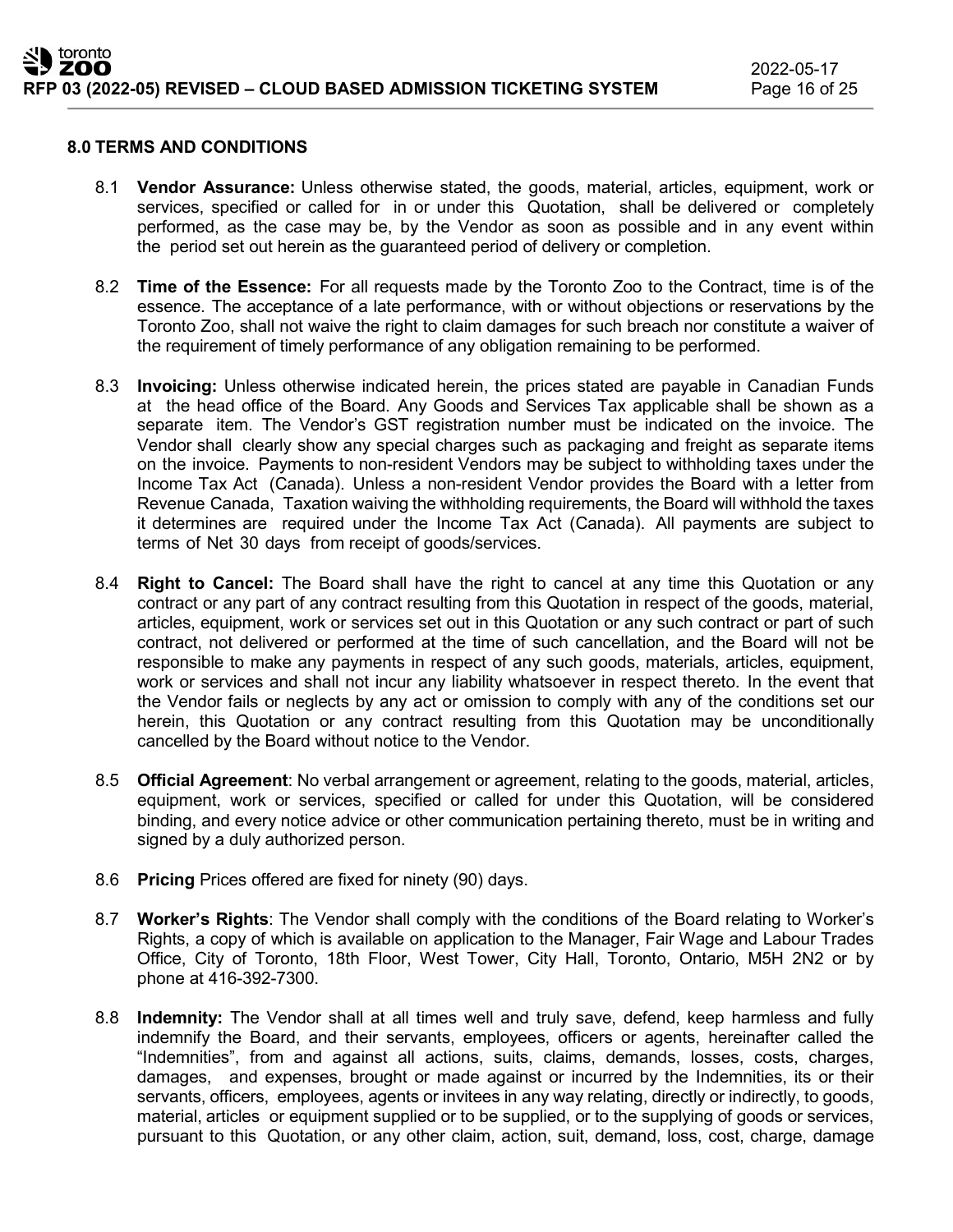or expense relating to copyright, trademark or patent with regard directly or indirectly with any such goods, services, material, articles or equipment or the supply or performance thereof.

#### 8.9 **Insurance Requirements (at the discretion of the Toronto Zoo)**

The Consultant agrees to purchase and maintain in force, at its own expense and for the duration of the services, the following policies of insurance, which policies shall be in a form and with an insurer acceptable to the Toronto Zoo.

A certificate evidencing these policies signed by the insurer or an authorized agent of the insurer must be delivered to the Toronto Zoo prior to the commencement of services:

1. Commercial General Liability provided that the policy:

(i) is in the amount of not less than Five Million Dollars (\$5,000,000.00), per occurrence;

(ii) adds the Board of Management Toronto Zoo, Toronto and Region Conservation Authority, and the City of Toronto as an additional insured;

(iii) includes Non Owned Automobile Liability, Cross Liability/Severability of Interest Clause, Employer's Liability and/or Contingent Employer's Liability, and any other provision relevant to the services;

(iv) includes a clause which will provide the Toronto Zoo with thirty (30) days' prior written notice of cancellation (15 days if cancellation is due to non payment of premium).

- 2. Professional Liability (errors and omissions) coverage provided that the policy:
	- (i) is in the amount of not less than Two Million Dollars (\$2,000,000);
	- (j) (ii) includes professional services pollution liability insurance coverage;

Notwithstanding anything to the contrary contained in this Agreement, kept in full force and effect for a period of time ending no sooner than TWO YEARS after the termination or expiry of this Agreement, as the case may be.

3. Automobile Liability insurance with a minimum limit of One Million Dollars (\$1,000,000) for all owned or leased licensed motorized vehicles used in the performance of services.

It is understood and agreed that the coverage and limits of liability noted above are not to be construed as the limit of liability of the Consultant in the performance of services. It is also agreed that the above insurance policies may be subject to reasonable deductible amounts, which deductible amounts shall be borne by the Consultant. At the expiry of the policies of insurance, original signed Certificates evidencing renewal will be provided to the Toronto Zoo without notice or demand.

The successful Consultant is responsible for any loss or damage whatsoever to any of its materials, goods, equipment or supplies and will maintain appropriate all-risk coverage as any prudent owner of such materials, goods, supplies and equipment. The successful vendor shall have no claim against the Toronto Zoo or the Toronto Zoo's insurers for any damage or loss to its property and shall require its property insurers to waive any right of subrogation against the Toronto Zoo.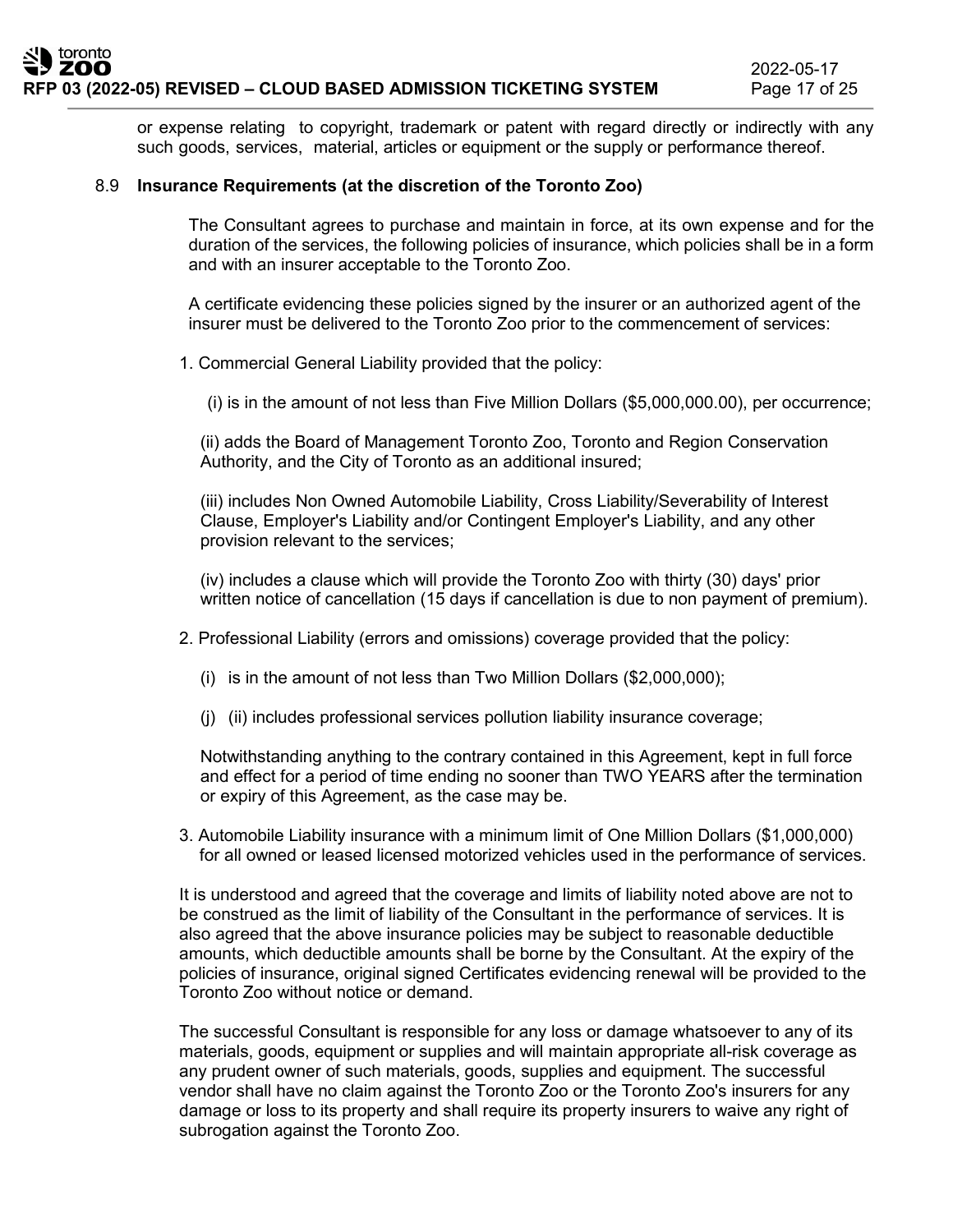- 8.10 **Liability for Acts of Vendor Employees, Contractors or Agents:** The Vendor acknowledges responsibility and accepts liability for the acts of any of its employees, contractors and agents while on Toronto Zoo property. The Toronto Zoo reserves the right to request background checks for any individual providing the services requested on behalf of the Vendor.
- 8.11 **Incurred Costs**: The Bidder shall bear all costs and expenses with respect to the preparation and submission of its quotation and the bidder participation in the quotation process, including but not limited to: site visits and inspections, all information gathering processes, interviews, preparing responses to questions or requests for clarification from the Board, preparation of questions for the Board, and contract discussions and negotiations. The Board shall not be responsible for or liable to pay any quotation costs of any bidder regardless of the conduct or outcome of the Quotation Request, Purchase Order process, or Contract process.
- 8.12 **Guaranty of Quotation:** All goods, material, articles, equipment, work or services, specified or called for in or under this Quotation, shall be supplied or performed at the price or process and on the basis set forth or referred to in and in accordance with the Offer and this Quotation. The basis on which this Quotation is given shall include any specifications, plans, price schedules, samples, addenda or other details pertaining thereto, or provided in connection therewith.
- 8.13 **Right of Notice:** Any notice that the Board may require or desire to give to the Vendor shall for all purposes to be deemed to have been sufficiently and properly given and afforded by registered mail addressed to the Vendor at the address shown for the Vendor on this form and shall therefore be presumed to have been received by the Vendor on the third day following such registration.
- 8.14 **Formal Contract:** The Vendor may be required and shall, if requested by the solicitor for the Board so to do, to execute and enter into a formal contract that is satisfactory to the solicitor for the Board, in order to document the contract resulting from this Quotation and to embody indemnity and related provisions that in the opinion of such solicitor are required to protect the Board.
- 8.15 **Charity Status:** The Toronto Zoo is a registered charitable organization (registration #BN 119216398RR0001) and accordingly may be eligible for preferred pricing which should be reflected in the Quotation as submitted.
- 8.16 **Education Institute Status:** The Toronto Zoo is a registered educational institute and accordingly may be eligible for preferred pricing which should be reflected in the Quotation as submitted.
- 8.17 **Governing Law**: This RFP and quotation submitted in response to it and the process contemplated by this RFP shall be governed by the laws of the Province of Ontario. Any dispute arising out of this RFP or this RFP process will be determined by a court competent jurisdiction in the Province **of Ontario.**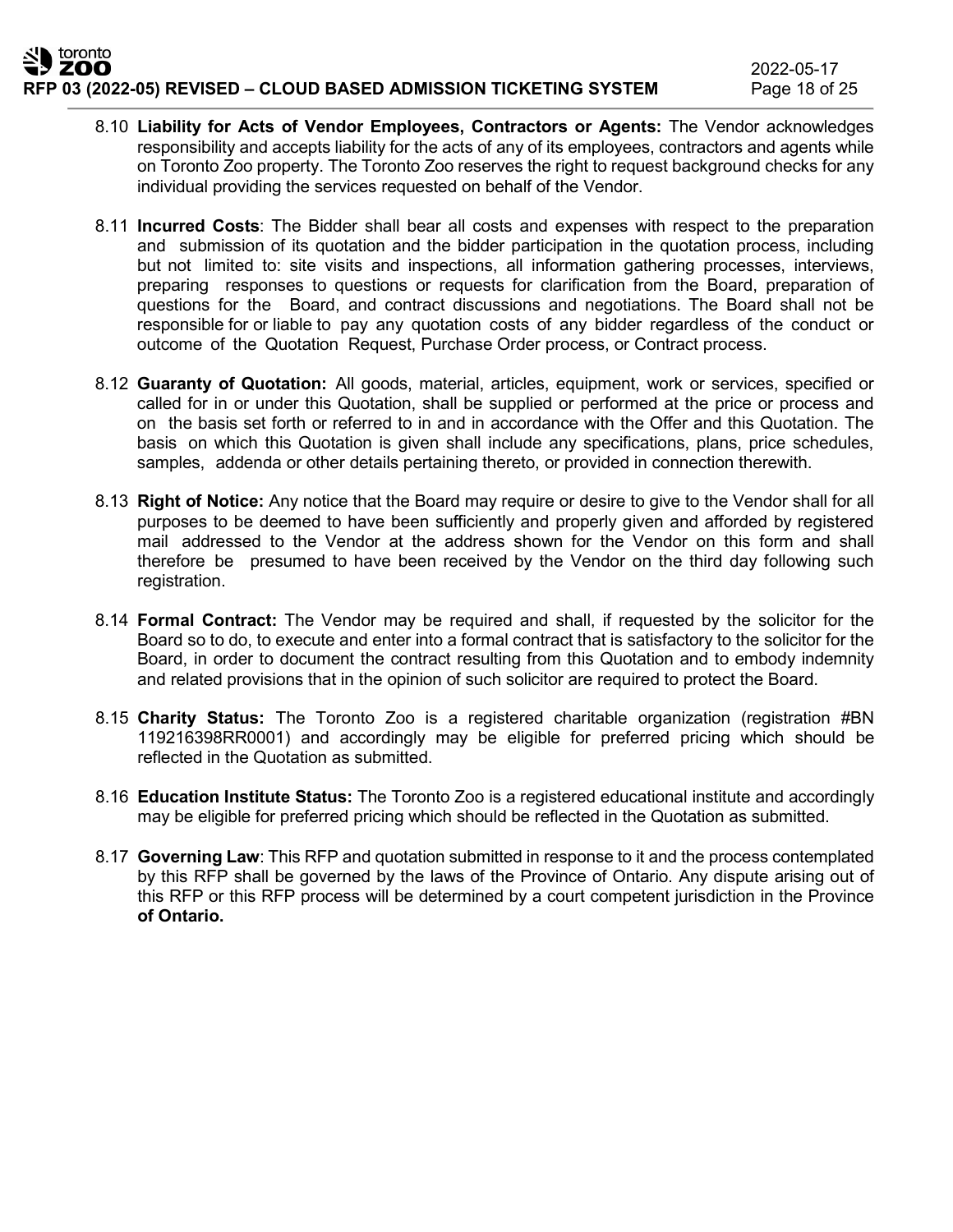#### toronto ZOO **RFP 03 (2022-05) REVISED – CLOUD BASED ADMISSION TICKETING SYSTEM**

#### 9.0 **SUBMISSION FORM**

The undersigned Proponent having the authority to bind the corporation and having reviewed and fully understood the RFP and all terms and requirements of the RFP and all terms and conditions of the RFP and information provided, hereby submits the attached Quotation and supporting materials ("the Quotation") in accordance.

I/We, hereby, have received, allowed for and included as part of our submission all issued Addendum numbered **contains the set of the set of the set of the set of the set of the set of the set of the set of the s** 

I/We have included the number and type of references require by the RFP and consent to the Board performing checks with those references and with any other relevant references.

The Board of Management of the Toronto Zoo reserves the right to reject any or all Quotations or to accept any Quotation, should it deem such action to be in its interests.

By submitting a Proposal the Proponent agrees to all of the terms and conditions of this Request for Quotation.

By signing and submitting this Quotation, you are agreeing to the release of your Quotation information, as deemed necessary by the Board, in order to conduct business associated with this Quotation or project.

| <b>COMPANY INFORMATION</b> |           |
|----------------------------|-----------|
| <b>Company Name:</b>       |           |
|                            |           |
| Name of authorized         |           |
| <b>Signing Officer</b>     | Title:    |
| Signature:                 | Date:     |
|                            |           |
| <b>Contact Name:</b>       | Title:    |
|                            |           |
| Address:                   |           |
| Telephone #:               | Fax #:    |
|                            |           |
| Email:                     | Web Site: |
|                            |           |
| HST#                       |           |
|                            |           |

| <b>DISCOUNT</b>                                                                                 |  | <b>Discount</b> | <b>Days</b> |
|-------------------------------------------------------------------------------------------------|--|-----------------|-------------|
| Discount allowed for prompt payment and period within<br>which invoice must be paid to qualify. |  | %               |             |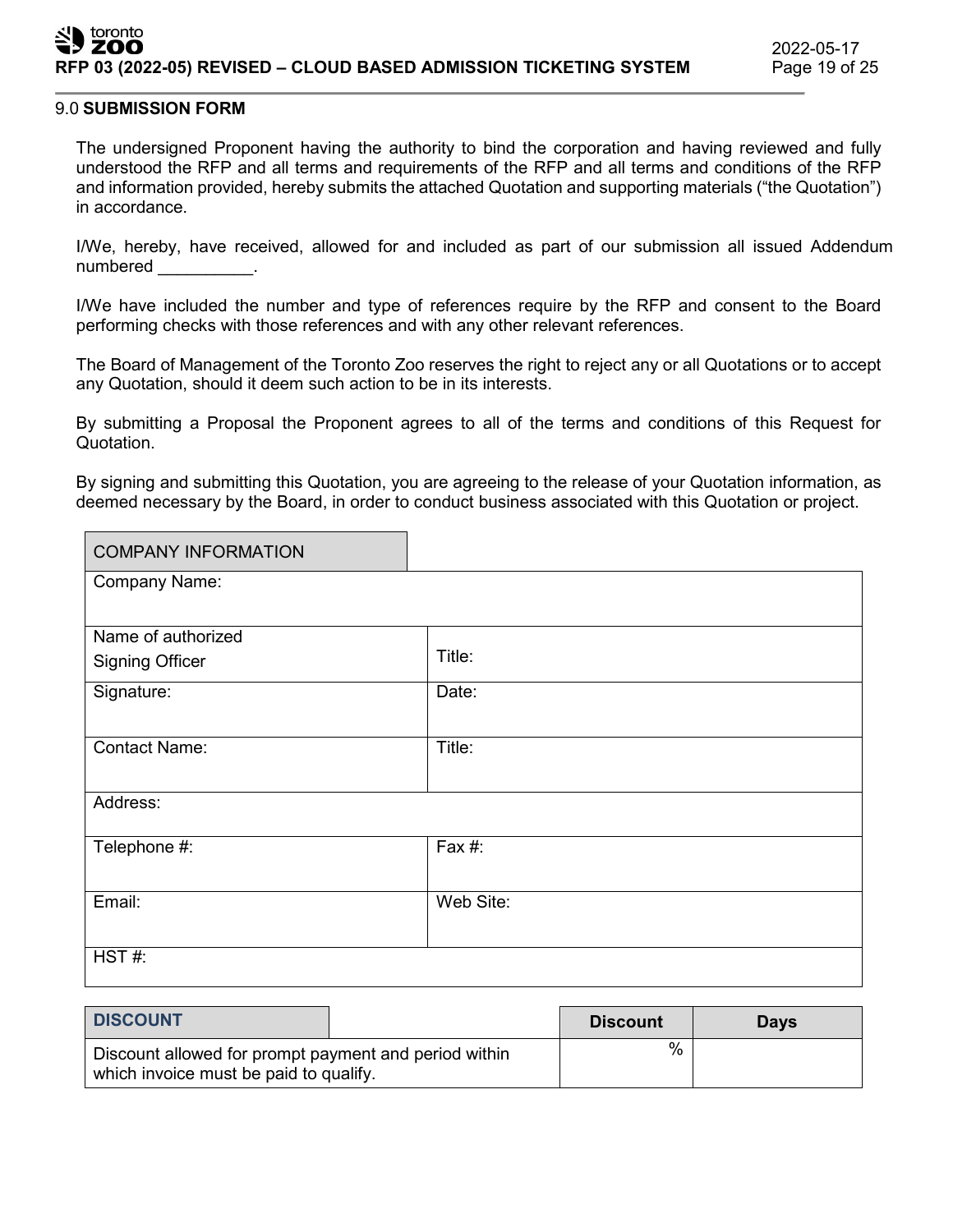## **SUBMISSION LABEL (NOT APPLICABLE See 1.2)**

## **INTENTIONALLY LEFT BLANK**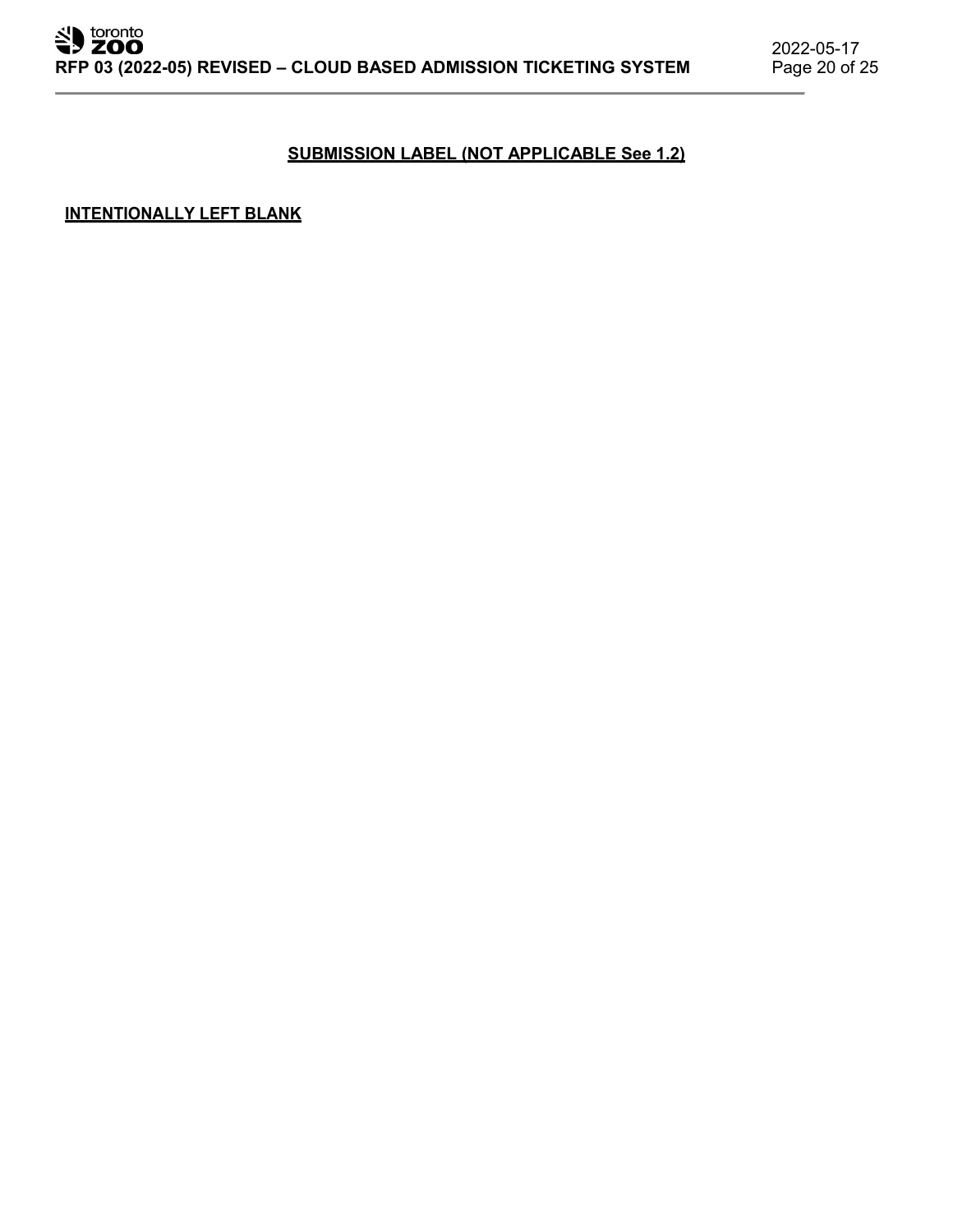## **INSTRUCTIONS:**

## **NOTICE OF NO BID**

It is important to the Toronto Zoo to receive a reply from all invited bidders. If you are unable, or do not wish to submit a bid, please complete the following portions of this form. State your reason for not bidding by checking the applicable box(es) or by explaining briefly in the space provided. It is not necessary to return any other Request for Proposal/Quotation/Tender documents or forms. Please return this completed form<br>by fax or email prior to the official closing date to Fax Number: (416) 392-6711, or the official closing date to Fax Number: (416) 392-6711, or **[purchasing@torontozoo.ca](mailto:purchasing@torontozoo.ca)**

| A Proposal/Quotation/Tender is not submitted for the following reason(s): |                                                                      |  |  |  |
|---------------------------------------------------------------------------|----------------------------------------------------------------------|--|--|--|
| Project/quantity too large.                                               | Project/quantity too small.                                          |  |  |  |
| We do not offer services or<br>commodities to these requirements          | Cannot meet delivery or<br>completion requirement                    |  |  |  |
| We do not offer this service or<br>commodity.                             | Agreements with other company do not<br>permit us to sell directly.  |  |  |  |
| Cannot handle due to<br>present commitments.                              | <b>Licensing restrictions</b>                                        |  |  |  |
| Unable to bid competitively.                                              | We do not wish to bid on this<br>service or commodity in the future. |  |  |  |
| Insufficient information to<br>prepare quote/proposal/tender              | Specifications are not sufficiently defined                          |  |  |  |
| We are unable to meet<br>bonding or insurance                             |                                                                      |  |  |  |

Other reasons or additional comments (please explain):

| Company Name:          |  |
|------------------------|--|
| <b>Address</b>         |  |
| <b>Contact Person:</b> |  |
| Signature of           |  |
| Company                |  |
| Representativ          |  |
| Date:                  |  |
| Phone Number:          |  |
| Email address          |  |
| Fax Number:            |  |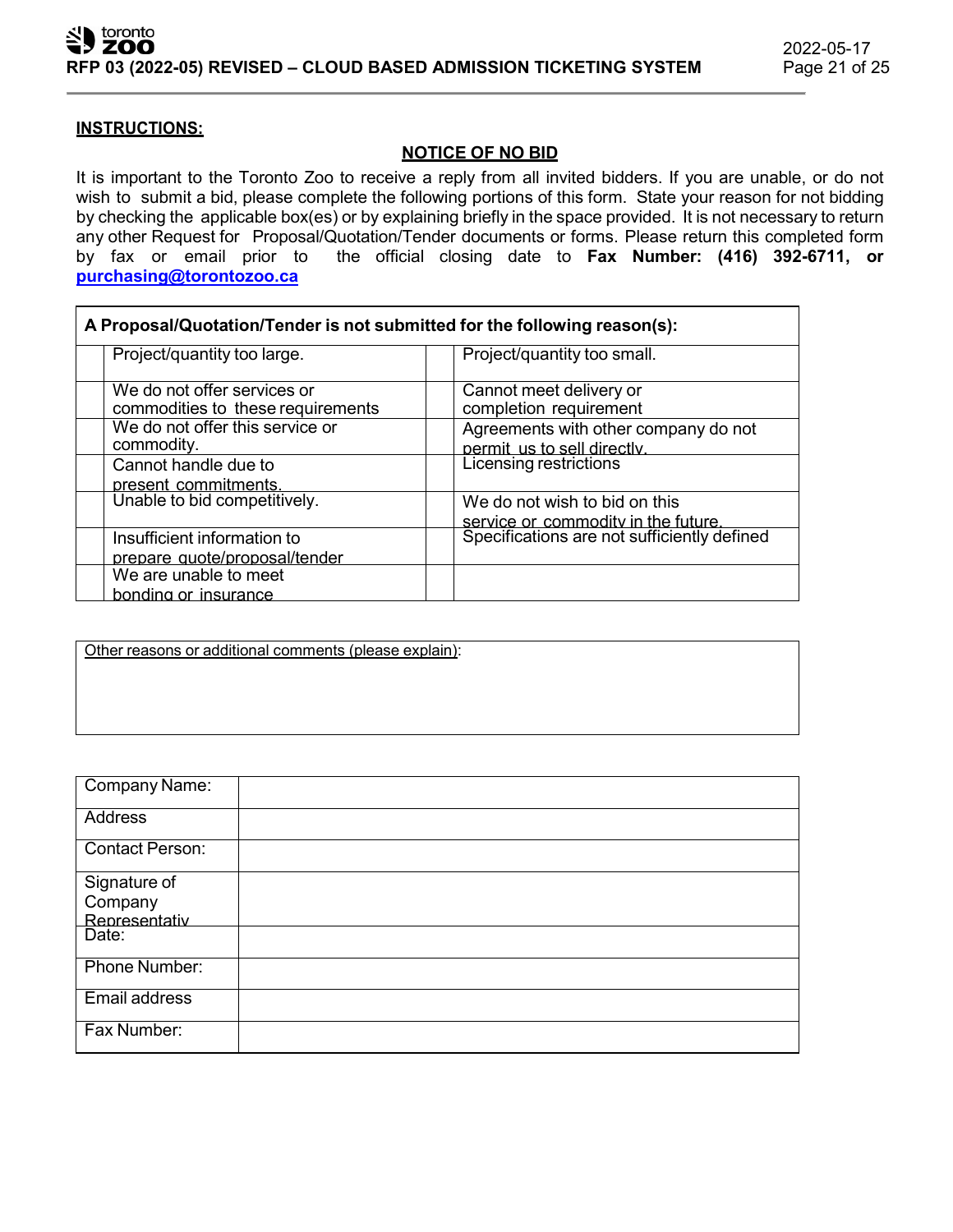#### 쇄  $\big)$  toronto

## 05-17 **RFP 03 (2022-05) REVISED – CLOUD BASED ADMISSION TICKETING SYSTEM**

ge 22 of 25

Pa

# **APPENDIX A - SCHEDULE OF PRICES**

## **Table 1 - ONE TIME ACQUISITION COST**

| Line   | <b>Description</b> | <b>Quantity</b><br>Required | <b>Unit Cost</b> | <b>Extended Cost</b> |
|--------|--------------------|-----------------------------|------------------|----------------------|
|        |                    |                             |                  |                      |
|        |                    |                             |                  |                      |
| ົ<br>w |                    |                             | <b>TOTAL</b>     |                      |

# **Table 2 - License Cost (non-profit monthly) for Full Implementation in 2022**

| Line | <b>Description</b> | <b>Quantity</b><br>Required | <b>Unit Cost</b> | <b>Extended Cost</b> |
|------|--------------------|-----------------------------|------------------|----------------------|
|      |                    |                             |                  |                      |
| 2    |                    |                             |                  |                      |
| 3    |                    |                             |                  |                      |
| 4    |                    |                             |                  |                      |
| 5    |                    |                             |                  |                      |
| 6    |                    |                             |                  |                      |
|      |                    |                             |                  |                      |
| 8    |                    |                             | <b>TOTAL</b>     |                      |

# **Table 3 - Standard Support and Maintenance**

| Lin<br>e       | <b>Description</b>               | <b>Support and</b><br><b>Maintenance for</b><br>12 months after<br>Implementation<br>acceptance | Support and<br><b>Maintenanc</b><br>e<br>in Year | Support and<br><b>Maintenance</b><br>in Year | Support and<br><b>Maintenance</b><br>in Year |
|----------------|----------------------------------|-------------------------------------------------------------------------------------------------|--------------------------------------------------|----------------------------------------------|----------------------------------------------|
| 1              |                                  | included in first                                                                               |                                                  |                                              |                                              |
|                |                                  | year Warranty                                                                                   |                                                  |                                              |                                              |
| $\overline{2}$ |                                  | included in first<br>year Warranty                                                              |                                                  |                                              |                                              |
| 3              |                                  | included in first                                                                               |                                                  |                                              |                                              |
|                |                                  | year Warranty                                                                                   |                                                  |                                              |                                              |
| $\overline{4}$ |                                  | included in first<br>year Warranty                                                              |                                                  |                                              |                                              |
| 5              |                                  | included in first<br>year Warranty                                                              |                                                  |                                              |                                              |
| 6              | Cost to support<br>Customization | included in first<br>year Warranty                                                              |                                                  |                                              |                                              |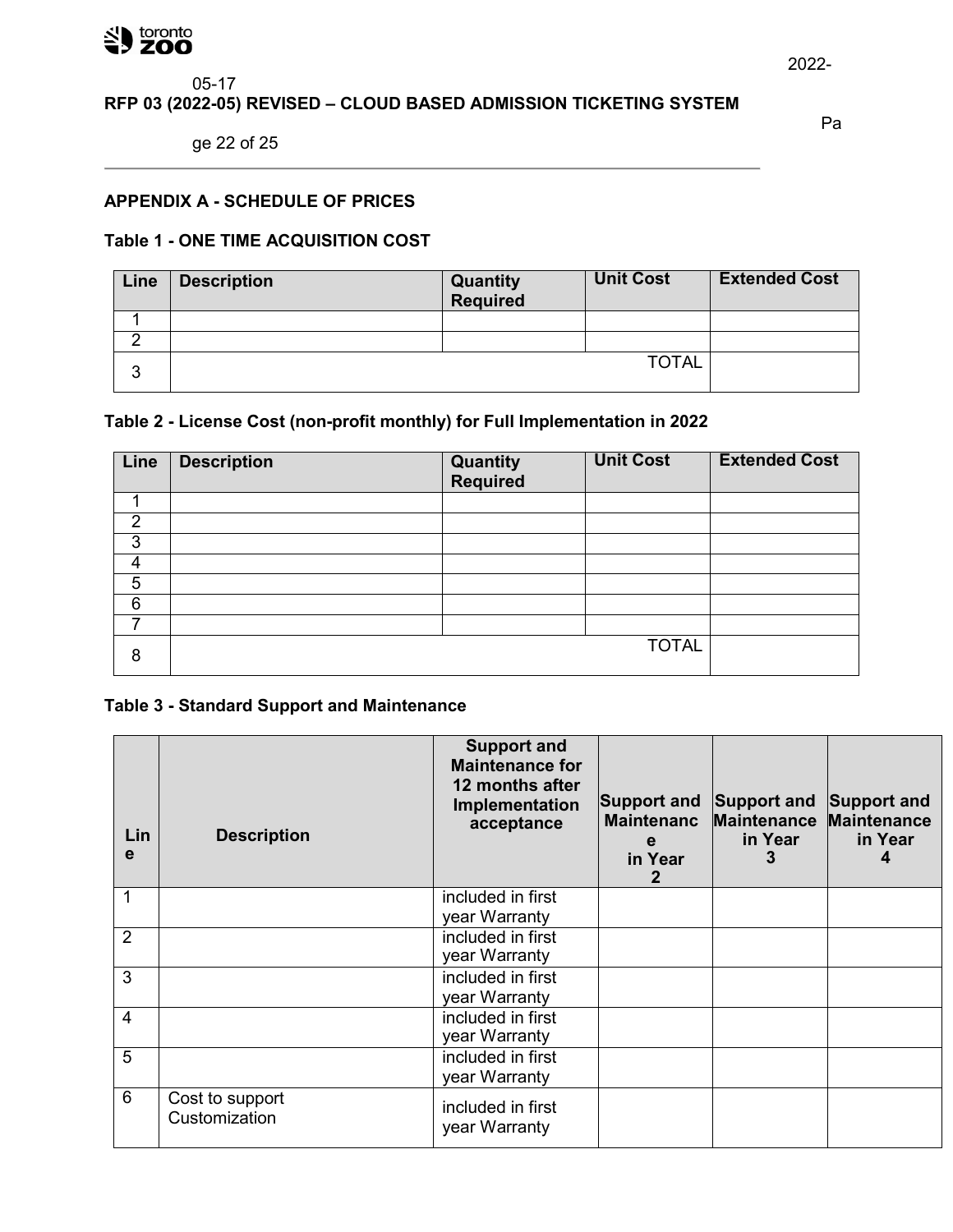

# 05-17

# **RFP 03 (2022-05) REVISED – CLOUD BASED ADMISSION TICKETING SYSTEM**

ge 23 of 25

Pa

| . .<br>υιαι | $-$<br>tırst<br>ır<br>In |  |  |
|-------------|--------------------------|--|--|
|             | 76                       |  |  |

# **Table 4 Post-Implementation Custom Enhancement Hourly Rate Form**

| Line           | <b>Description</b>                                                | <b>Hourly Rate</b> | <b>Hourly Rate</b>  | <b>Hourly Rate</b>    |
|----------------|-------------------------------------------------------------------|--------------------|---------------------|-----------------------|
|                |                                                                   | 8-40 Hours         | <b>41-120 Hours</b> | <b>121-240 Hours</b>  |
|                | Data conversion assistance                                        | \$<br>/hr          | \$<br>/hr           | $\mathbb{S}^-$<br>/hr |
| $\overline{2}$ | Custom development                                                | \$<br>/hr          | \$<br>/hr           | $\mathfrak{S}$<br>/hr |
| 3              | Custom report writing                                             | \$<br>/hr          | \$<br>/hr           | $\mathbb{S}^-$<br>/hr |
| 4              | Database administration<br>Data manipulationDatabase<br>Scripting | \$<br>/hr          | /hr<br>\$.          | $\mathbb{S}$<br>/hr   |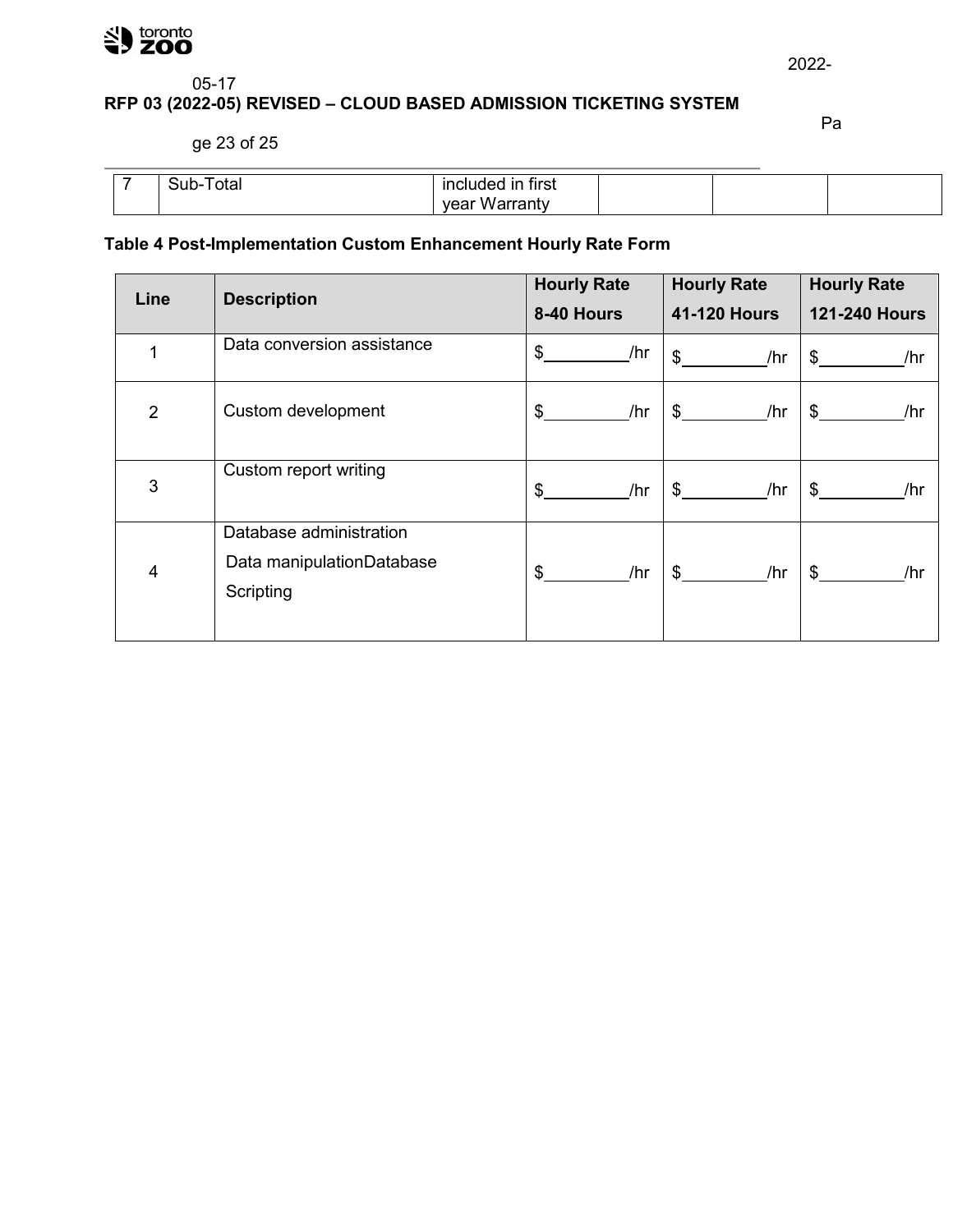## **APPENDIX B - REFERENCE FORM**

Provide the name, location, client reference and brief description of three (3) projects in the last three (3) years under the direct responsibility of the proponent.

| <b>Contract One</b>            |                |
|--------------------------------|----------------|
| Client / Company Name:         |                |
| Representative for the Client: | Phone No.      |
|                                | Email Address: |
| Location:                      |                |
| Nature / Scope of Work:        |                |
| Start/End Date of Contract:    |                |

| <b>Contract Two</b>            |                |
|--------------------------------|----------------|
| Client / Company Name:         |                |
| Representative for the Client: | Phone No.      |
|                                | Email Address: |
| Location:                      |                |
| Nature / Scope of Work:        |                |
| Start/End Date of Contract:    |                |

| <b>Contract Three</b>          |                |
|--------------------------------|----------------|
| Client / Company Name:         |                |
| Representative for the Client: | Phone No.      |
|                                | Email Address: |
| Location:                      |                |
| Nature / Scope of Work:        |                |
| Start/End Date of Contract:    |                |

By submitting this information, I/We hereby authorize the Toronto Zoo for this RFP to contact the above listed individuals and companies to verify the information contained in my/our Quotation and to ask whatever questions the Toronto Zoo deems necessary to determine my/our suitability as a Bidder. The information obtained in these additional reference checks will be included in the evaluation of the RFP submission